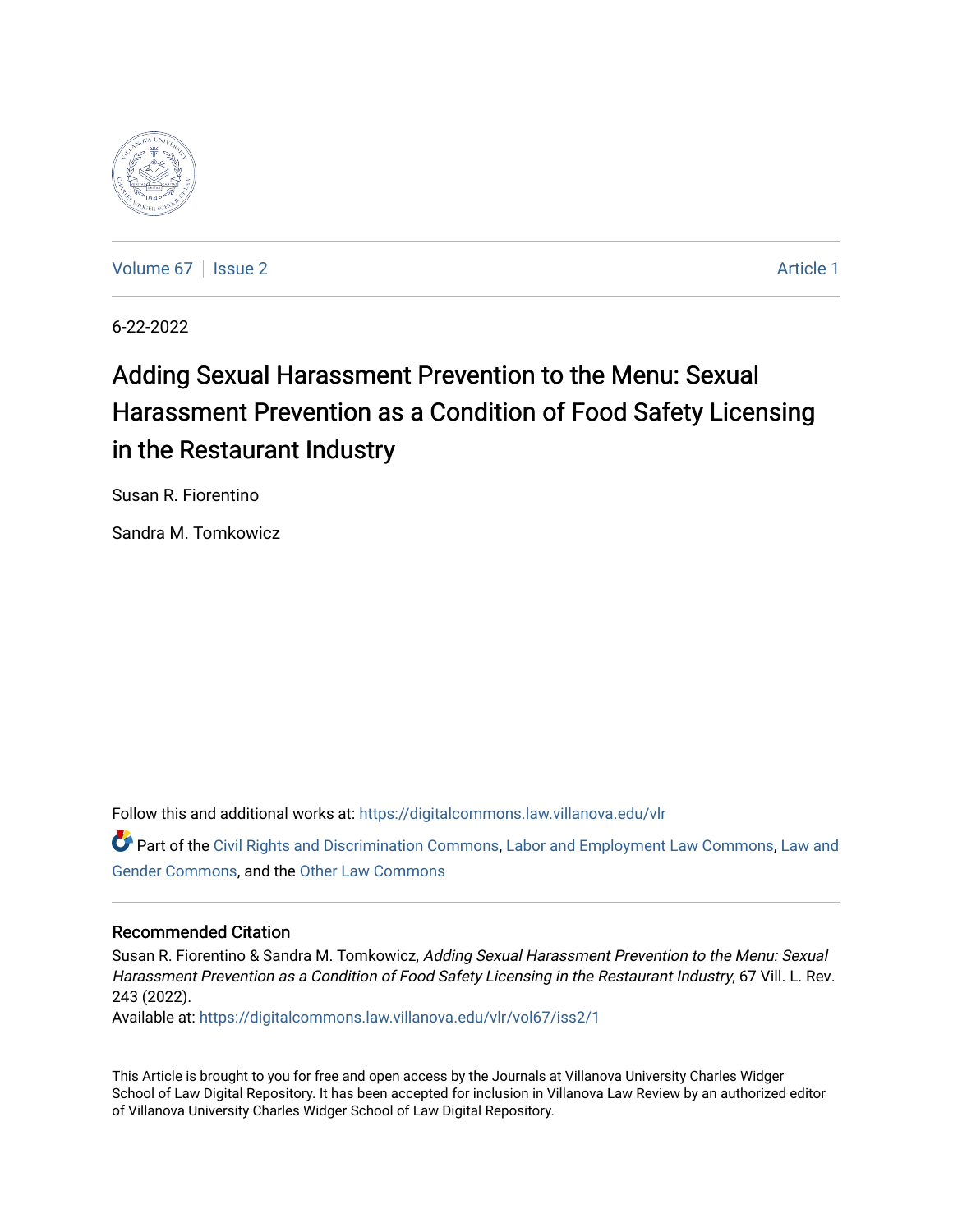# VILLANOVA LAW REVIEW

VOLUME 67 2022 NUMBER 2

# Articles

# ADDING SEXUAL HARASSMENT PREVENTION TO THE MENU: SEXUAL HARASSMENT PREVENTION AS A CONDITION OF FOOD SAFETY LICENSING IN THE RESTAURANT INDUSTRY

SUSAN R. FIORENTINO, J.D., M.A.\* SANDRA M. TOMKOWICZ, J.D.\*\*

"Literally, almost every shift I have worked someone has touched me inappropriately, usually a customer . . . . I've been bit, I've been grabbed, I've been licked. You name it . . . . And you just learn to let it go."<sup>1</sup>

"I have to say bartending was really demoralizing. I literally felt that I was chattel that they were sending out every day . . . it wasn't healthy for me to work in that environment."<sup>2</sup>

#### **ABSTRACT**

From 2005 through 2015, the food service industry has held the dubious distinction as the industry with the greatest number of EEOC sexual harassment claims. Given the occupational hazard created by sexual harassment, and the emotional and physical toll that such behavior has on its victims, this article argues that comprehensive sexual harassment prevention should be a condition of the food handler's licensing process for all

(243)

<sup>\*</sup> Susan R. Fiorentino, J.D., is associate professor of Management at West Chester University of Pennsylvania, where she teaches courses in employment law and labor relations in the graduate human resource management program.

<sup>\*\*</sup> Sandra M. Tomkowicz, J.D., is professor of Management at West Chester University of Pennsylvania, where she teaches courses in the business law minor.

Many thanks to graduate assistants Brittany Simmons and Michelle Richardson for their excellent research for this article, and to the editors of the *Villanova Law Review* for their exceptional editing.

<sup>1.</sup> REST. OPPORTUNITIES CTRS. UNITED*,* TAKE US OFF THE MENU: THE IMPACT OF SEXUAL HARASSMENT IN THE RESTAURANT INDUSTRY 4–5 2018), https:// rocunited.org/wp-content/uploads/sites/7/2020/02/TakeUsOffTheMenuReport.pdf [https://perma.cc/C4QG-F5DC] [hereinafter TAKE US OFF THE MENU] (internal quotation marks omitted) (recounting story of "Laurie").

<sup>2.</sup> *Id.* at 11 (alteration in original) (internal quotation marks omitted) (recounting story of Marlea).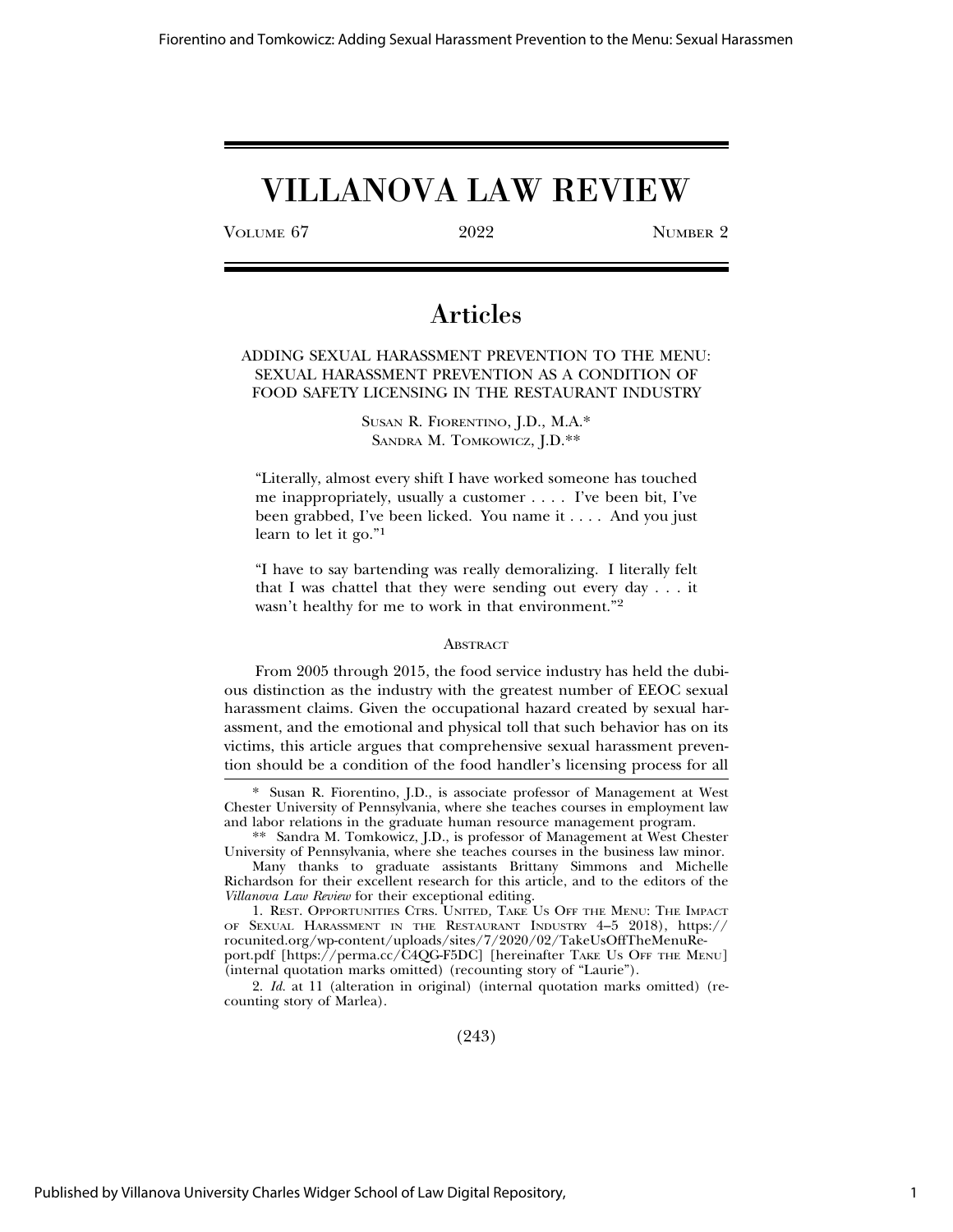food service establishments. The proposal to incorporate sexual harassment prevention into the business licensing process is not unprecedented. In 2018, the Nevada Gaming Commission (NGC) proposed similar requirements for Nevada gaming establishments. As proposed, the sweeping regulations would have required far-reaching sexual harassment training for all employees.

Although less stringent regulations were ultimately adopted, the Nevada gaming model for addressing sexual harassment can be adapted to the restaurant industry, which is already accustomed to rigorous workplace regulation. The imposition of additional regulatory conditions tied to the food handler's license should lower incidents of sexual harassment and help drive a necessary shift in workplace culture away from endemic sexual harassment and towards civility and respect. From a business perspective, restaurants should embrace the opportunity to improve their tarnished reputations with respect to sexual harassment. In an era of increasing social intolerance for such behavior, the restaurant industry has an opportunity to take the lead in reducing sexual harassment claims, and to serve as a model for other service industries such as grocery, retail and beyond.

https://digitalcommons.law.villanova.edu/vlr/vol67/iss2/1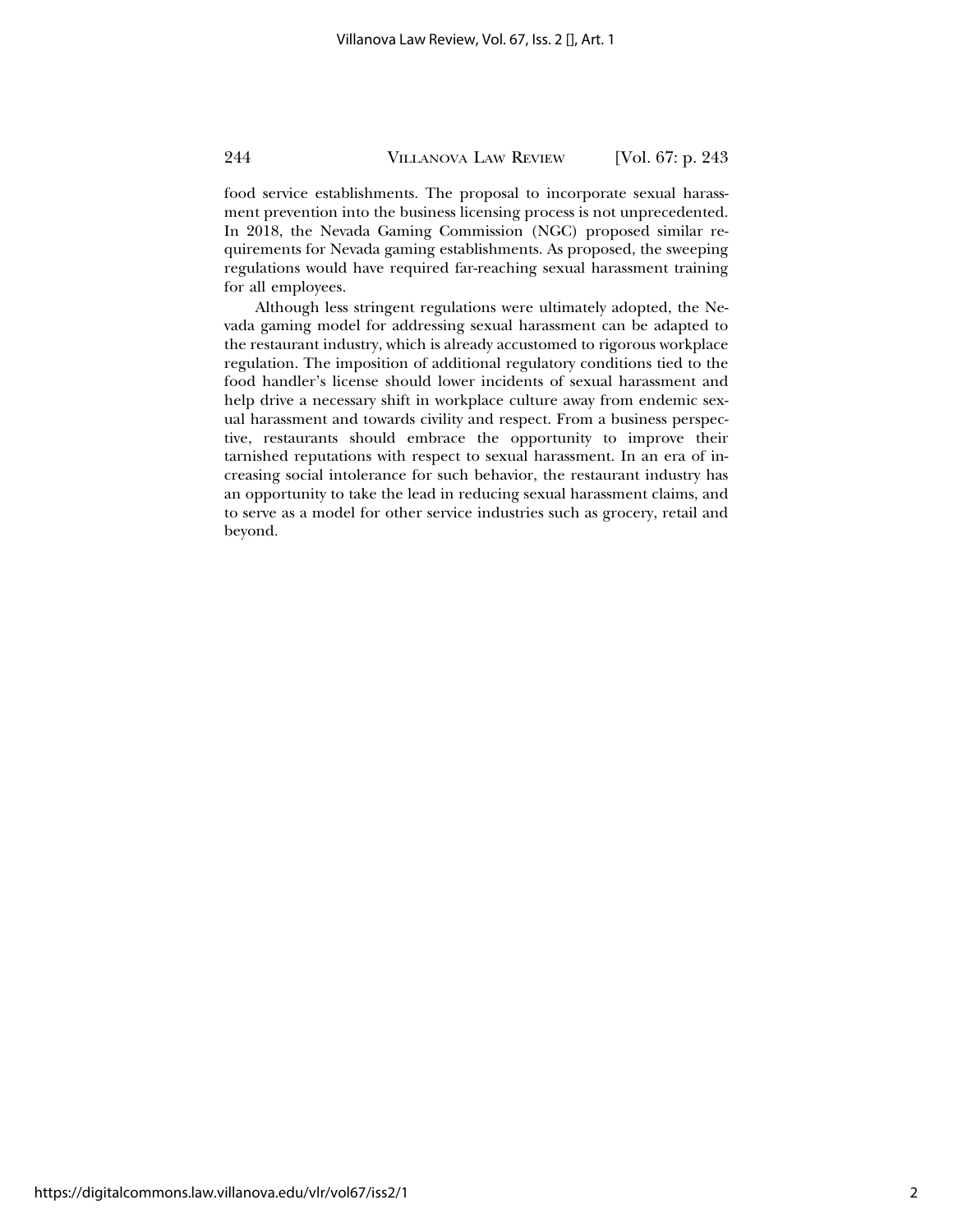| 90221 | <b>SEXUAL HARASSMENT PREVENTION</b>                                          | 945 |
|-------|------------------------------------------------------------------------------|-----|
|       | <b>TABLE OF CONTENTS</b>                                                     |     |
|       |                                                                              | 246 |
|       | EVOLUTION OF SEXUAL HARASSMENT LAW                                           | 248 |
|       | II. THE OCCUPATIONAL HAZARD OF SEXUAL HARASSMENT IN THE                      |     |
|       |                                                                              | 257 |
|       | The EEOC Task Force on Sexual Harassment<br>$A_{\cdot}$                      | 257 |
|       | Sexual Harassment in the Food Services Industry $\ldots \ldots \ldots$<br>B. | 259 |
|       | The Physical and Mental Effects of Sexual Harassment<br>C.                   | 260 |
|       | Sexual Harassment Prevention Practices: What Works?<br>D.                    | 261 |
| HL.   | <b>SEXUAL HARASSMENT PREVENTION AS A CONDITION OF</b>                        |     |
|       | LICENSING IN THE FOOD SERVICE INDUSTRY                                       | 265 |
|       | A. The Regulatory Environment of the Food Service Industry                   | 265 |
|       |                                                                              | 268 |
|       |                                                                              | 271 |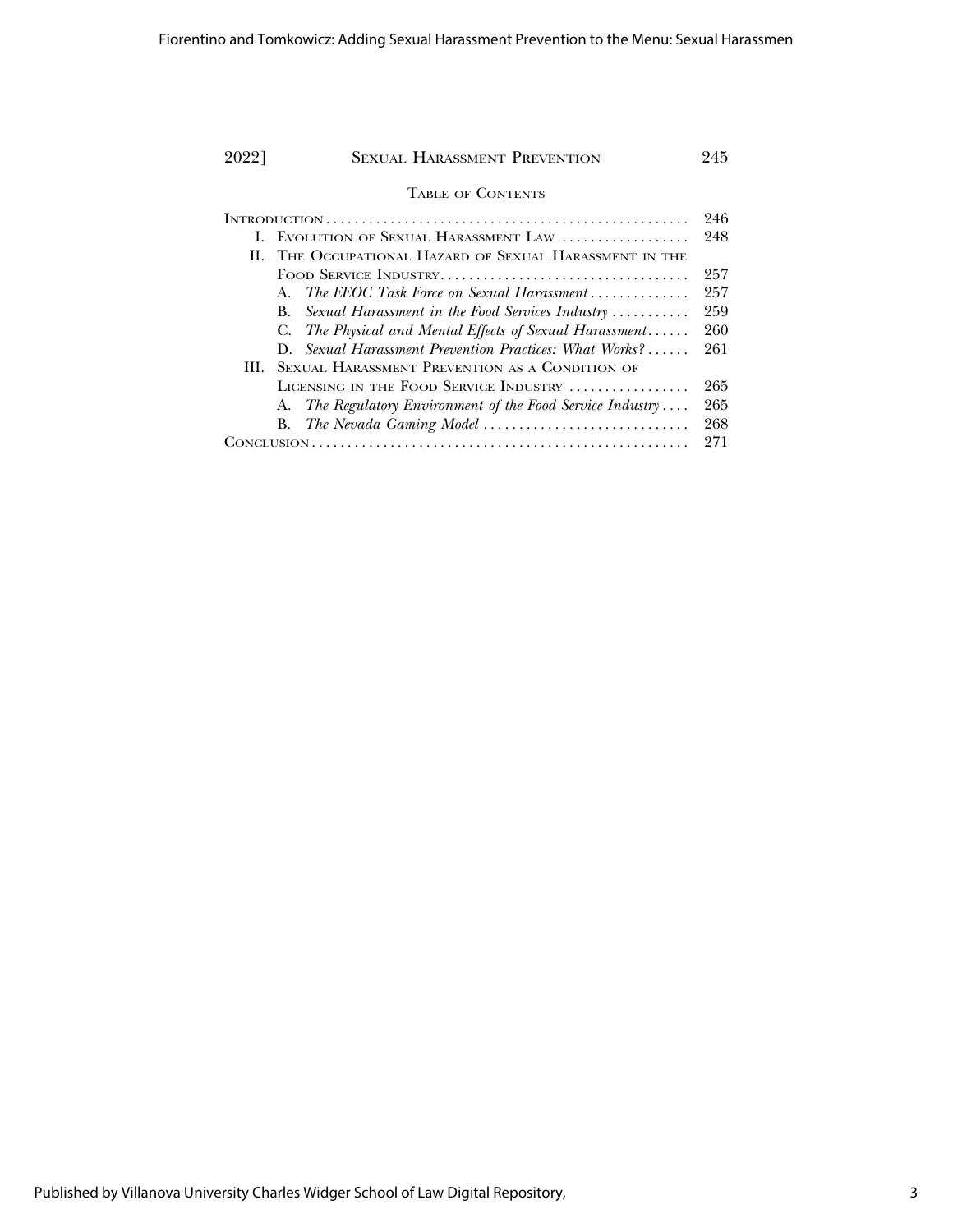### **INTRODUCTION**

IT has been four years since the #MeToo movement emerged on social media. Millions of women have added their voices to the growing cho-T has been four years since the #MeToo movement emerged on social rus of those who have been sexually harassed at some point in their lives.<sup>3</sup> The courageous stories that women shared in the wake of the movement described the toll that sexual harassment has had on the mental and physical health of so many lives.<sup>4</sup>

While the #MeToo movement certainly facilitated open dialogue about workplace sexual harassment, it is less clear that there has been a commensurate drop in actual incidents of sexual harassment.<sup>5</sup> Moreover, while many of the #MeToo stories captured in the media focused on celebrities and executive level women, the #MeToo movement has not adequately highlighted the prevalence of sexual harassment in low-wage and service sector jobs, thereby leaving some of the most vulnerable victims out of the spotlight.

Historically, sexual harassment has been endemic in restaurants, holding the dubious distinction as the industry with the largest number of U.S. Equal Employment Opportunity Commission (EEOC) claims filed from 2005–2015.6 Researchers point to several reasons for this, including, *inter alia*, the prevalence of indifferent managers working with young, lowwage workers, as is the case in fast food restaurants.<sup>7</sup> In dine-in restaurants, the convention of tipping reinforces sexual harassment, whereby a server's wage is directly tied to her<sup>8</sup> relationship with customers, managers

6. Genevieve Carlton, *Workplace Sexual Harassment by Industry*, WORKING: NOW & THEN (Jan. 8, 2019), https://www.workingnowandthen.com/blog/workplacesexual-harassment-by-industry/ [https://perma.cc/E6VU-NZ85].

7. *See, e.g.,* REST. OPPORTUNITIES CTRS. UNITED & FORWARD TOGETHER, THE GLASS FLOOR: SEXUAL HARASSMENT IN THE RESTAURANT INDUSTRY 3 (2014), https:// forwomen.org/wp-content/uploads/2015/09/The-Glass-Floor-Sexual-Harass ment-in-the-Restaurant-Industry.pdf [https://perma.cc/7SDW-Z4QJ] [hereinafter THE GLASS FLOOR] (asserting that "fast food chains are notorious for low wages . . . and sexual harassment").

8. The use of "her" and the focus on the impact of sexual harassment of women throughout this Article is intentional. While sexual harassment occurs across genders, it has a greater impact on women, especially those in tipped settings in states with a sub-minimum wage of \$2.13/hour. *See id.* at 30.

<sup>3.</sup> Deborah L. Rhode, *#MeToo: Why Now? What Next?*, 69 DUKE L.J. 377, 378–79 (2019) (explaining that "Me Too" was used as early as 2006 by Tarana Burke to shed light on sexually abusive behavior, but went viral in 2017 when actress Alyssa Milano tweeted it out in attempt to demonstrate the prevalence of sexual harassment in society).

<sup>4.</sup> *See* TAKE US OFF THE MENU, *supra* note 1.

<sup>5.</sup> *Charges Alleging Sex-Based (Charges Filed with EEOC) Harassment FY 2010-FY 2020*, U.S. EQUAL EMP. OPPORTUNITY COMM'N, https://www.eeoc.gov/statistics/ charges-alleging-sex-based-harassment-charges-filed-eeoc-fy-2010-fy-2020 [https:// perma.cc/8C9H-9NX6] (last visited June 22, 2021) [hereinafter EEOC CHARGE RE-PORT] (showing slight increase in sex-based charges in 2018 and 2019, followed by a slight drop in 2020).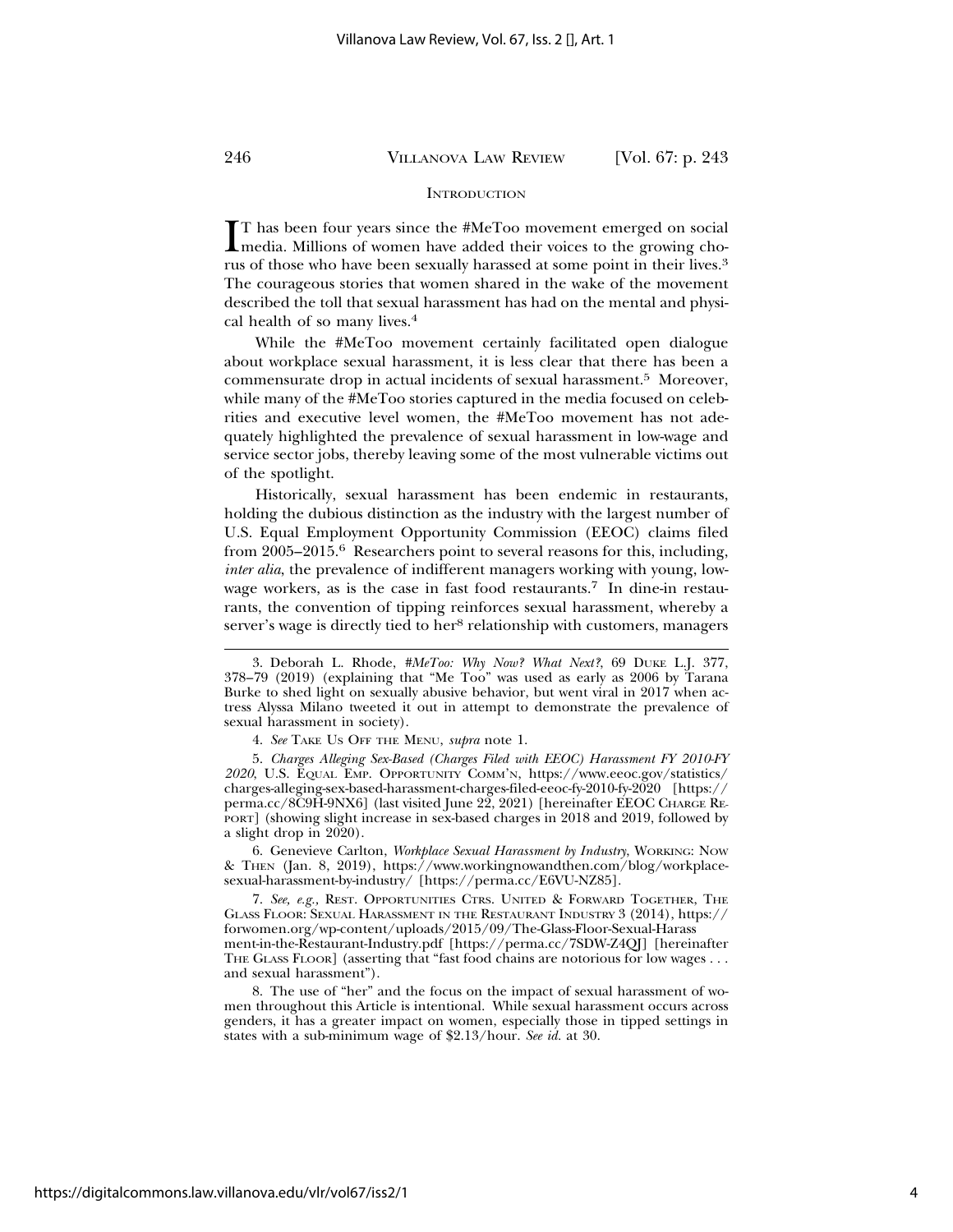and co-workers.9 Moreover, given the demanding and fast-paced environment that accompanies the food service industry, few restaurants take time to train employees and managers about avoiding sexual harassment; when they do, such training tends to be reactive rather than proactive and designed to meet minimum legal requirements.<sup>10</sup> When all of these factors are added together, it is not surprising that sexual harassment can be a daily occurrence in the restaurant industry.<sup>11</sup> To make matters worse, the restaurant industry is often a woman's introduction into the workplace, "where many women first learn their worth as workers . . . . A negative first experience in the restaurant increases the likelihood that women will come to expect sexual harassment in other work environments."<sup>12</sup>

Notwithstanding the sociable, care-free environment that seems to foster sexual harassment of food service workers, restaurants tend to be highly regulated at the state and local levels.13 All states require some sort of food safety training for food service establishments, acknowledging that the health and welfare of patrons and workers is a legitimate goal for state regulators. Given the occupational hazard of sexual harassment in the food service industry, and the emotional and physical toll that such behavior has on its victims, this Article argues that proactive sexual harassment prevention should be a condition of the licensing process for all food service establishments. Moreover, such regulations, over time, may help drive a necessary shift in workplace culture away from endemic sexual harassment and towards civility and respect.

Part I of this Article examines the law's response to sexual harassment from its inception under statutory and case law, through recent developments that emerged with the #MeToo Movement and beyond. Part II explores the epidemic of sexual harassment in the food service industry, with a focus on factors that foster sexual harassment in that environment, and the toll that sexual harassment has on the mental health of its workers. In

[https://perma.cc/5L5B-JCYS] (last visited Aug. 3, 2021). While these laws are a step in the right direction, their reach is limited, often focusing on larger employers only. Requiring training and prevention as a component of restaurant licensing, as proposed in this paper, acknowledges the occupational hazard of sexual harassment in the industry as a whole, from the corner cafés to the large chains.

11. *See* TAKE US OFF THE MENU, *supra* note 1, at 9.

12. THE GLASS FLOOR, *supra* note 7, at 3.

13. For a list of food safety regulations by state, see *National Registry of Food Safety Professionals, State Regulations*, NAT'L REGISTRY OF FOOD SAFETY PRO., https:// www.nrfsp.com/state-regulations/ [https://perma.cc/WG5L-UBM6] (last visited Apr. 1, 2022) (cataloging state food safety regulations by National Registry of Food Safety Professionals).

<sup>9.</sup> *See* Suzanne Specker, *"Hun, I Want* You *for Dessert": Why Eliminating the Sub-Minimum Wage for Restaurant Servers Will Empower Women*, 19 U. PA. J.L. & SOC. CHANGE 335, 344–46 (2016).

<sup>10.</sup> Six states have passed laws in recent years requiring certain private employers to engage in proactive sexual harassment training. These include California, Connecticut, Delaware, Illinois, Maine, and New York. *See 50-State Sexual Harassment Training Requirements*, CLEAR LAW INST., https://clearlawinstitute.com/ harassment-training-essential-employees-states-not-just-california-supervisors/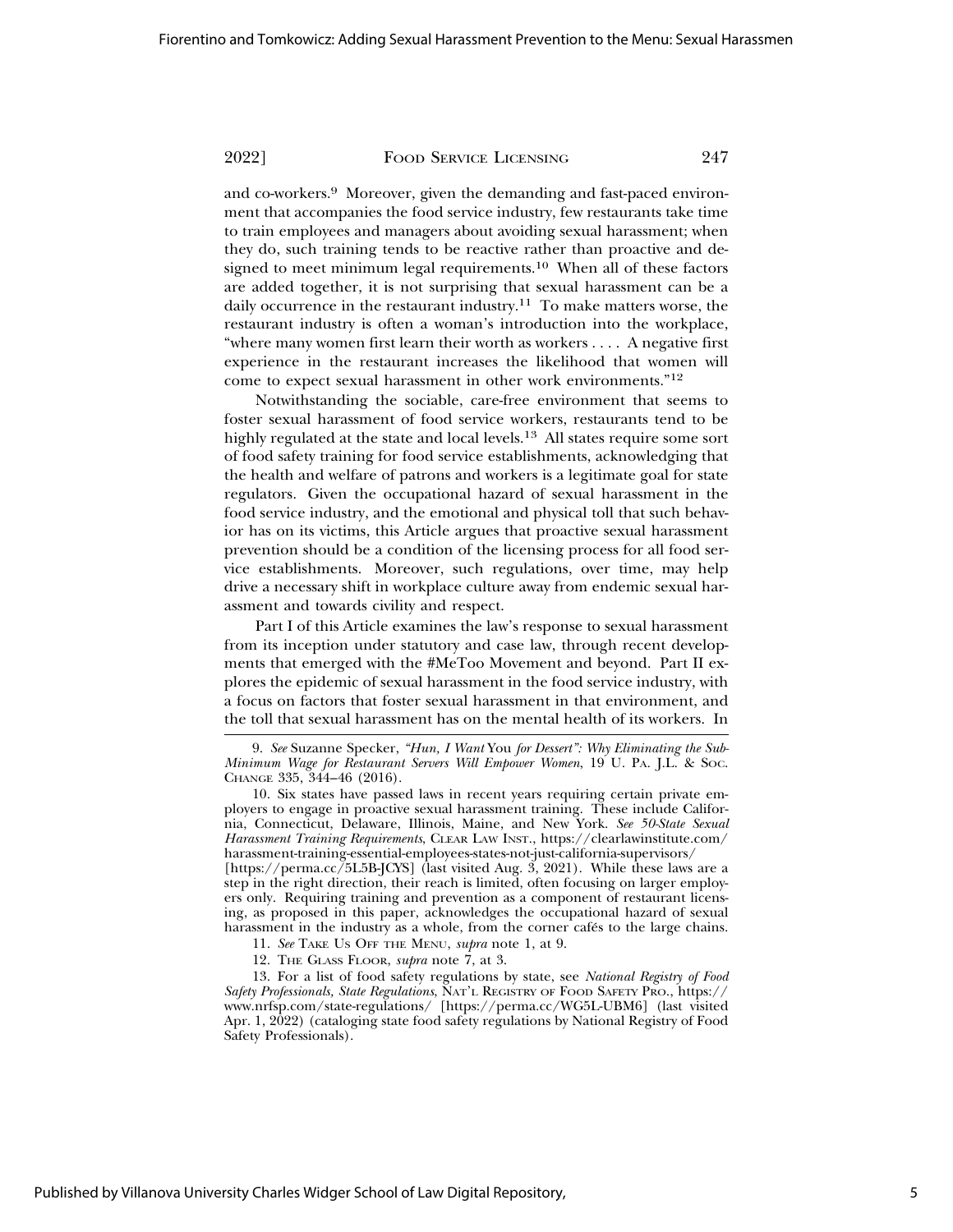addition, the efficacy of various sexual harassment prevention strategies is discussed. Part III examines current state and local regulatory requirements for food service establishments and proposes a sexual harassment prevention process whereby all restaurant owners are held accountable for training and remediation of sexual harassment as part of the licensing process. This Article concludes that sexual harassment prevention programming as a condition of licensing in the food service industry would be beneficial in both reducing incidents of sexual harassment, and in promoting good business practice by improving workplace culture, thereby helping the restaurant industry shed its tarnished reputation as the leading industry for sexual harassment claims. Rather than viewing this added regulatory requirement as coercive, restaurants should welcome the opportunity to improve working conditions for servers. In an era of increasing social intolerance for such behavior, the restaurant industry has an opportunity to take the lead in reducing sexual harassment claims and serve as a model for other regulated service industries such as grocery, retail, and beyond.

#### I. EVOLUTION OF SEXUAL HARASSMENT LAW

It is undeniable that employees across all industries have endured sexbased harassment in their workplaces; the food service industry is no exception. Indeed, it is widely known that a culture of sexual harassment has long permeated the restaurant industry across all sectors, from high-end eating establishments to fast food chains.14 It wasn't until the tail-end of the twentieth century, however, that sexual harassment was explicitly acknowledged and addressed by the Supreme Court in *Meritor Savings Bank v. Vinson*15 as a form of unlawful sex discrimination within the meaning of federal workplace anti-discrimination laws, specifically Title VII of the Civil Rights Act of 1964 (Title VII), which prohibits discrimination "against any individual with respect to . . . terms, conditions or privileges of employment . . . because of such individual's . . . sex."16 Moreover, the evolution of sexual harassment law reflects anything but a linear path towards a coherent understanding of the nature and scope of the behavior's impact on employees and the myriad ways in which the wrongful conduct can be perpetrated, perpetuated, and prevented. Starting from a very narrow conceptualization, the law of sexual harassment has developed incrementally to recognize a wider range of conduct as constituting unlawful discrimination. Despite these developments, including an affirmative defense to encourage the prevention and resolution of sexual harassment in the workplace, the conduct persists. To provide a perspective on the ne-

https://digitalcommons.law.villanova.edu/vlr/vol67/iss2/1

<sup>14.</sup> *See* TAKE US OFF THE MENU, *supra* note 1; *see also Memorandum of Key Findings from a Survey of Women Fast Food Workers*, HART RSCH. Assoc. (Oct. 5, 2016), https://hartresearch.com/wp-content/uploads/2016/10/Fast-Food-Worker-Survey-Memo-10-5-16.pdf [https://perma.cc/Y9P4-DWJ6].

<sup>15. 477</sup> U.S. 57 (1986).

<sup>16. 42</sup> U.S.C. § 2000e-2(a)(1) (2018).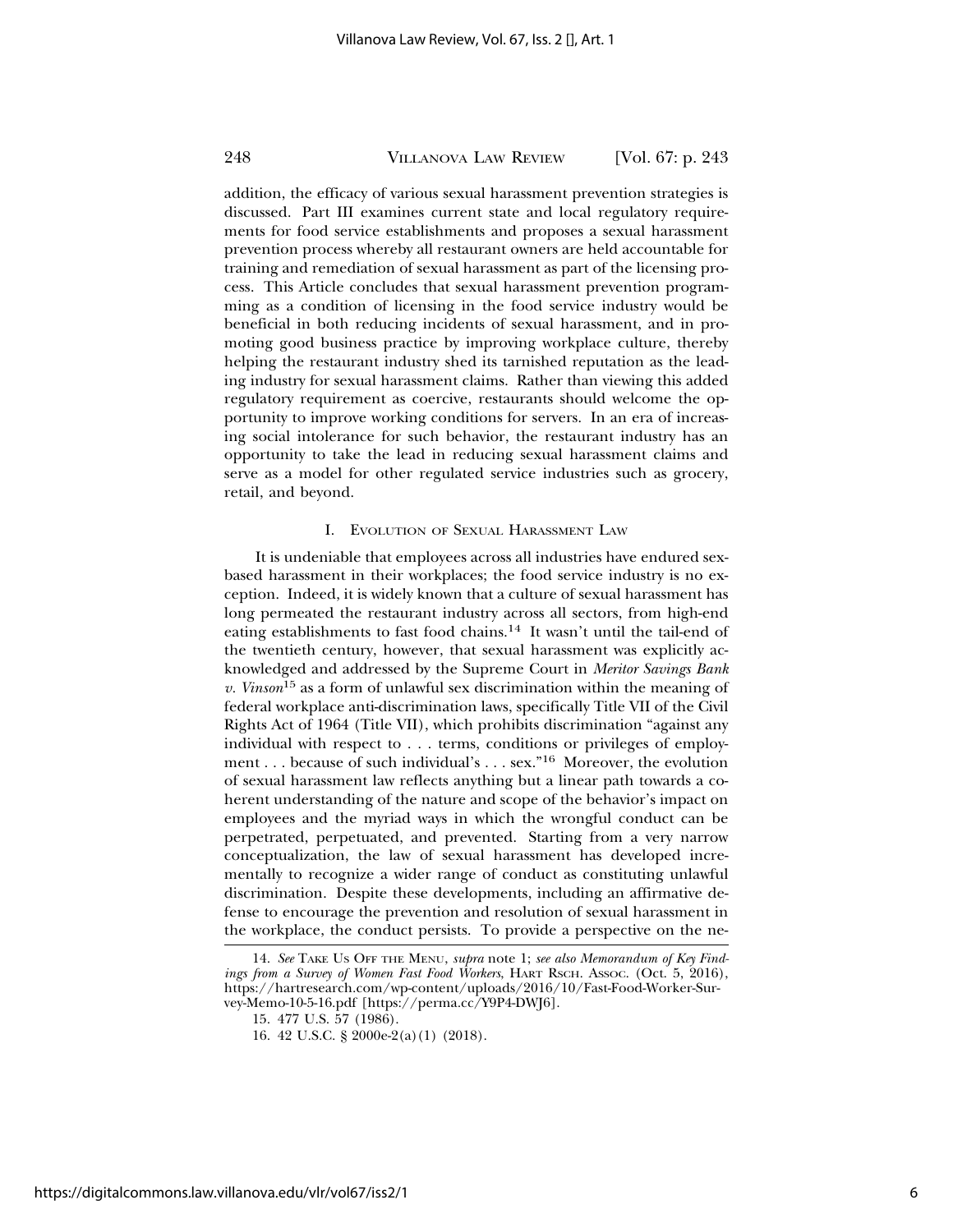cessity for continuing to explore potential solutions to this seemingly intractable problem, a summary of the evolution of sexual harassment law follows.

In her seminal article, *Reconceptualizing Sexual Harassment*, Professor Vicki Schultz offers a comprehensive and insightful discussion of the origin of sexual harassment discrimination law.17 Significantly, she observes that the earliest cases of sexual harassment were framed and viewed by the courts as predicated on the "sexual desire-dominance paradigm."18 This paradigm presupposes that the harassing conduct is motivated by a male superior who either desires sexual contact with a female subordinate or desires to reinforce his position in the organization by ensuring "she remains below him in the workplace hierarchy<sup>[1]</sup><sup>19</sup> Providing the foundation for what is now commonly referred to as the quid pro quo theory of sexual harassment, courts have recognized that employers violate Title VII when an employee demonstrates that an employer took a "tangible employment action" against the employee for "refus[ing] to submit to a supervisor's sexual demands[.]"20 Tangible employment actions include "a significant change in employment status, such as hiring, firing, failing to promote, reassignment with significantly different responsibilities, or a decision causing a significant change in benefits."<sup>21</sup>

Understanding sexual harassment only through the lens of the sexual desire-dominance paradigm, however, fails to account for the full range of sex-based harassing conduct that interferes with an employee's terms and conditions of employment. Other forms of derogatory, confidence-undermining, and competency-undermining behavior because of sex can equally impact an employee's ability to simply perform her job.22 Indeed, the Supreme Court acknowledged in *Meritor* that discrimination in the form of harassment can be perpetrated not only through solicitations for sexual favors in exchange for tangible job actions, but also by subjecting an employee to a hostile or abusive work environment because of sex.<sup>23</sup> Analogizing sexual harassment to racial harassment, the Court reasoned that "requir[ing] that a man or woman run a gauntlet of sexual abuse in return for the privilege of being allowed to work and make a living can be as demeaning and disconcerting as the harshest of racial epithets."24 A few years later in *Harris v. Forklift Systems*, 25 the Court provided some fur-

23. *Meritor Savings Bank v. Vinson*, 477 U.S. 57, 73 (1986).

24. *Id.* at 67 (internal quotation marks omitted) (quoting Henson v. Dundee, 682 F.2d 897, 902 (11th Cir. 1982)).

25. 510 U.S. 17 (1993).

<sup>17.</sup> Vicki Schultz, *Reconceptualizing Sexual Harassment*, 107 YALE L.J. 1683 (1998).

<sup>18.</sup> *Id.* at 1692–1710.

<sup>19.</sup> *Id.* at 1692.

<sup>20.</sup> Burlington Indus., Inc. v. Ellerth, 524 U.S. 742, 752–55 (1998).

<sup>21.</sup> *Id.* at 761.

<sup>22.</sup> *See* Schultz, *supra* note 17, at 1720–21.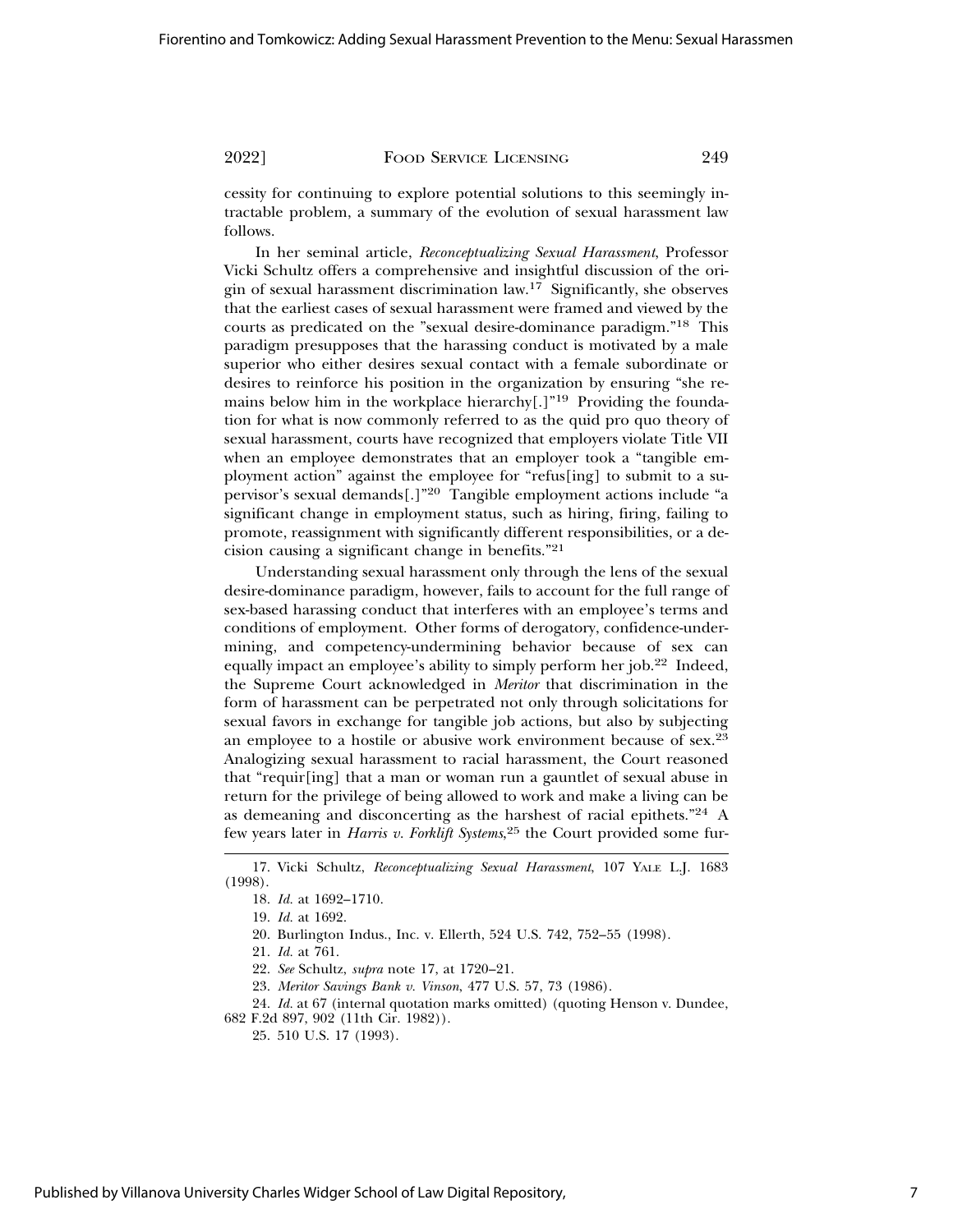ther guidance for determining whether an employee has established a cognizable claim for a hostile work environment in violation of Title VII. Specifically, the Court required that an aggrieved employee must prove not only that she perceived the environment to be hostile or abusive because of her sex but that a reasonable person would find the same.<sup>26</sup> Courts or juries were directed to consider "all the circumstances," which "may include the frequency of the discriminatory conduct; its severity; whether it is physically threatening or humiliating, or a mere offensive utterance; and whether it unreasonably interferes with an employee's work performance."27 Acknowledging the harm that can result from a hostile work environment, the Court observed that "[a] discriminatorily abusive work environment, even one that does not seriously affect employees' psychological well-being, can and often will detract from employees' job performance, discourage employees from remaining on the job, or keep them from advancing in their careers."28 Rejecting a requirement that an employee prove psychological harm, the Court nonetheless concluded that an employee must demonstrate that the harassment is "sufficiently severe or pervasive to alter the conditions of the victim's employment and create an abusive working environment[.]"29 Conduct that is "merely offensive" does not create a hostile or abusive workplace.<sup>30</sup>

As explained by Professor Schultz, one of the earliest impediments to a successful hostile work environment claim was the tendency of the courts to disaggregate sexual from non-sexual conduct, considering only behavior with overt sexual connotation to be evidence of sexual harassment based upon a hostile work environment. $31$  This approach, which focused on the sexual nature of the conduct, "weaken[ed] the plaintiff's case and distort[ed] the law's understanding of the hostile work environment by obscuring a full view of the culture and conditions of the workplace."<sup>32</sup> Significantly, this approach failed to account for "a wide variety of nonsexual forms [of harassment], including hostile behavior, physical assault, patronizing treatment, personal ridicule, social ostracism, exclusion or marginalization, denial of information, and work sabotage directed at people because of their sex or gender."33 Constructing these artificial divides between sexual and non-sexual conduct often resulted in courts finding a lack of "severe or pervasive" conduct needed to sustain a viable hostile work environment claim.<sup>34</sup>

29. *Id.* at 21 (internal quotation marks omitted) (quoting *Meritor*, 477 U.S. at 67).

33. Vicki Schultz, *Reconceptualizing Sexual Harassment, Again*, 128 YALE L.J. F. 22, 33–34 (2018).

34. Schultz, *supra* note 17, at 1721.

<sup>26.</sup> *See id.* at 21–22.

<sup>27.</sup> *Id.* at 23.

<sup>28.</sup> *Id.* at 22.

<sup>30.</sup> *Id.*

<sup>31.</sup> *See* Schultz, *supra* note 17, at 1713–14.

<sup>32.</sup> *Id.* at 1720.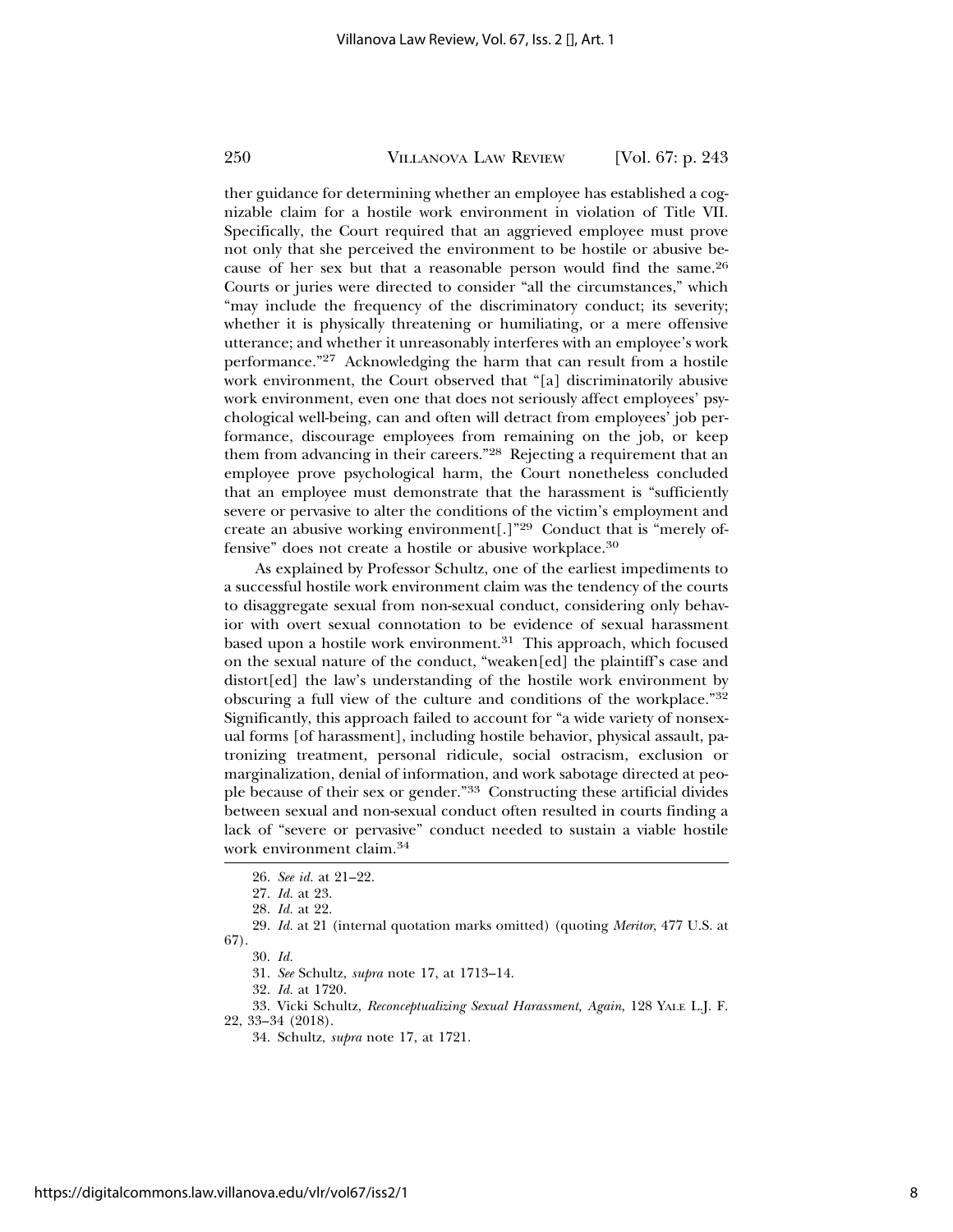In recent decades, there have been some noteworthy developments that suggest a more enlightened approach that has moved the courts' understanding of sexual harassment law beyond the bounds of the sexual desire-dominance paradigm. Specifically, in *Oncale v. Sundowner Offshore Services*, 35 the Supreme Court explicitly rejected the limiting principle that sexual harassment derives exclusively from sexual desire, while simultaneously observing that not all conduct with sexual overtones necessarily creates a hostile work environment.36 Instead, the Court emphasized that the harassing conduct must be because of sex, regardless of whether the harasser's motivation is one of desire or animosity.37 Shifting its focus thereby allowed the Court to acknowledge the viability of sexual harassment claims even where the harasser and harassed employee are of the same sex.<sup>38</sup>

Additionally, lower courts have increasingly embraced Professor Schultz's argument that non-sexual behaviors must be considered along with sexual conduct when assessing whether an employee is experiencing a discriminatorily hostile or abusive work environment because of sex; otherwise, perverse outcomes result.39 For example, in *O'Rourke v. City of* Providence,<sup>40</sup> the United States Court of Appeals for the First Circuit offered an insightful explanation of the harm caused by the practice of "dividing conduct into instances of sexually oriented conduct and instances of unequal treatment, then discounting the latter category of conduct,"<sup>41</sup> as follows:

Such an approach defies the [United States Supreme] Court's directive to consider the totality of circumstances in each case and 'robs the incidents of their cumulative effect.' Moreover, such an approach not only ignores the reality that incidents of non-sexual conduct—such as work sabotage, exclusion, denial of support, and humiliation—can in context contribute to a hostile work environment, it also nullifies the harassing nature of that conduct. An employer might escape liability, even if it knew about certain conduct, if that conduct is isolated from a larger pattern of acts that, as a whole, would constitute an actionable hostile work environment. Thus, employers would lack the incentive to correct behavior that, like more overt sexual forms of harassment, works against integrating women into the workforce.42

42. *Id.* (internal citations omitted).

<sup>35. 523</sup> U.S. 75 (1998).

<sup>36.</sup> *See id.* at 80–81; *see also* Schultz, *supra* note 33, at 28.

<sup>37.</sup> *See Oncale*, 523 U.S. at 80–81.

<sup>38.</sup> *See id.*

<sup>39.</sup> *See* Schultz, *supra* note 33, at 28 n.17.

<sup>40. 235</sup> F.3d 713 (1st Cir. 2001).

<sup>41.</sup> *Id.* at 730.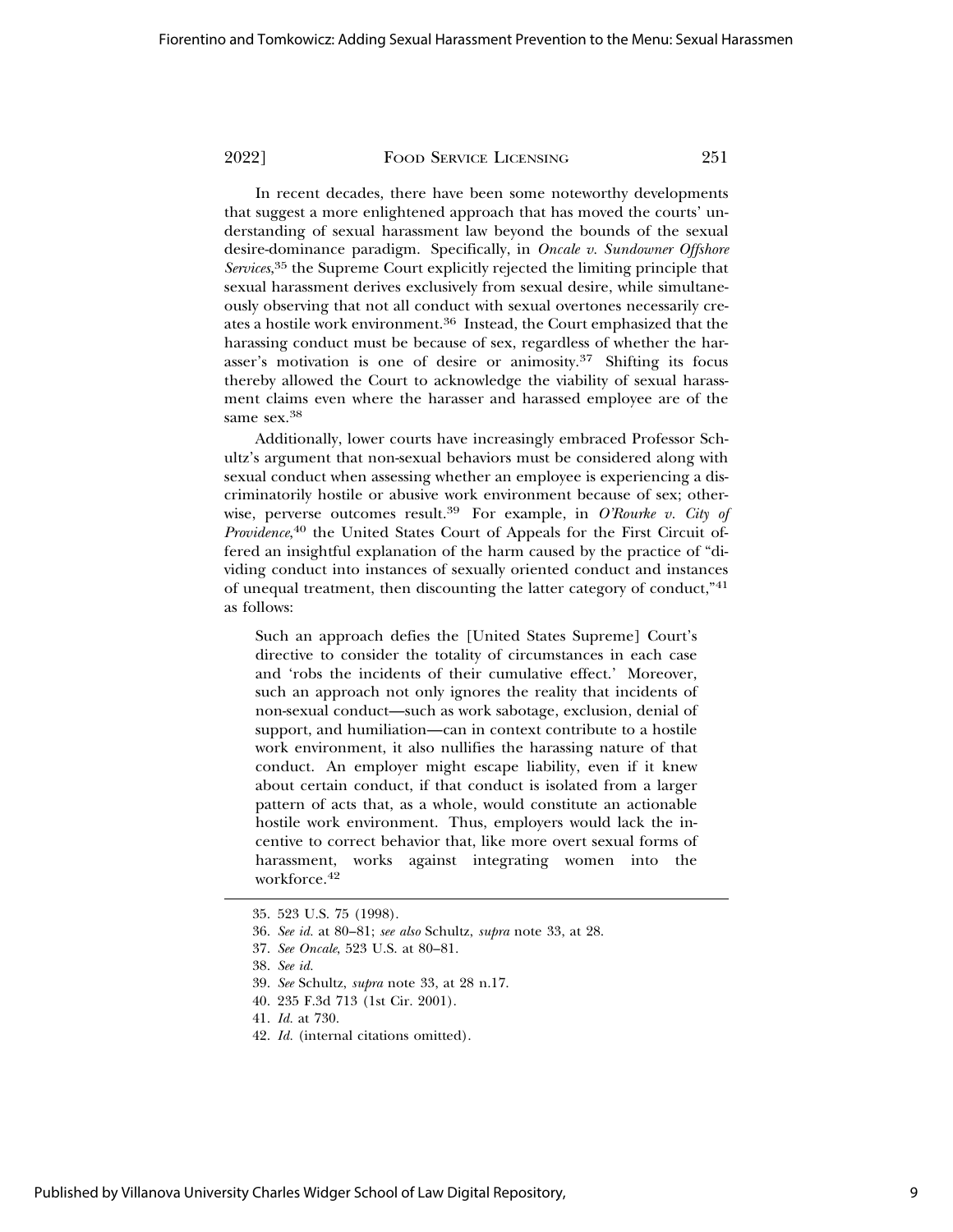This evolving approach, which takes account of sexual and non-sexual conduct as potential contributors to a hostile work environment, affords employees a greater opportunity to establish a claim under Title VII for sex-based harassment. Of particular relevance, research on the incidence of sexual harassment in the food service industry reveals that many workers experience sex discrimination in the form of a hostile workplace created by a wide range of conduct that includes overt sexualized behavior as well as non-sexual but sex-based harassing conduct perpetrated by managers, co-workers and customers.<sup>43</sup>

Despite these welcome developments, too many claims of sexual harassment still go unremedied because courts have applied the standard of "severe or pervasive" conduct in an overly-restrictive manner, finding that the alleged harassing conduct would not be perceived as "severe or pervasive" to a reasonable person in the employee's position.44 There is reason for optimism, however, as social and cultural norms have shifted our collective understanding of the types of behaviors that constitute actionable harassment.<sup>45</sup> As an increasing number of cases reach the courts, judges will have an opportunity to revisit the application of the reasonable person standard as they decide which cases meet the threshold of "severe or pervasive" conduct, with the hope that they will allow more cases to proceed to trial and afford victims of sexual harassment their day in court.<sup>46</sup>

Establishing a claim for sexual harassment, however, does not itself guarantee the imposition of liability on an employer. Subsequent to the Supreme Court's decision in *Meritor*, lower courts struggled to articulate a consistent standard and rationale for whether and when employers should be held liable for actionable harassment engaged in by supervisory employees.47 In the companion cases of *Burlington Industries v. Ellerth*48 and *Faragher v. City of Boca Raton*, 49 the Supreme Court delineated the standard for employer liability in sexual harassment cases, distinguishing conduct engaged in by supervisory employees from non-supervisory employees.<sup>50</sup>

49. 524 U.S. 775 (1998).

<sup>43.</sup> *See Memorandum of Key Findings from a Survey of Women Fast Food Workers, supra* note 14, at 1–2 (focusing on sexualized conduct); *see also* THE GLASS FLOOR, *supra* note 7, at 17 (detailing sexualized conduct); TAKE US OFF THE MENU, *supra* note 1 (recounting sexual and sex-based conduct).

<sup>44.</sup> *See* Joan C. Williams, Jodi Short, Margot Brooks, Hilary Harcastle, Tiffanie Ellis & Rayna Saron, *What's Reasonable Now? Sexual Harassment Law After the Norm Cascade*, 2019 MICH. ST. L. REV. 139, 154–96 (2019); Sarah D. Heydemann & Sharyn Tejani, *Legal Changes Needed to Strengthen the #MeToo Movement*, 22 RICH. PUB. INT. L. REV. 237, 245–55 (2019).

<sup>45.</sup> *See* Williams et al., *supra* note 44, at 222–24.

<sup>46.</sup> *See id.*

<sup>47.</sup> *See* Faragher v. City of Boca Raton, 524 U.S. 775, 785–86 (1998) (discussing the difficulty faced by lower courts in applying the relevant standard).

<sup>48. 524</sup> U.S. 742 (1998).

<sup>50.</sup> There are significant legal distinctions between hostile work environment claims that arise from a supervisor's actions in contrast with a non-supervisory employee's actions. In *Vance v. Ball State University*, the Supreme Court held that "an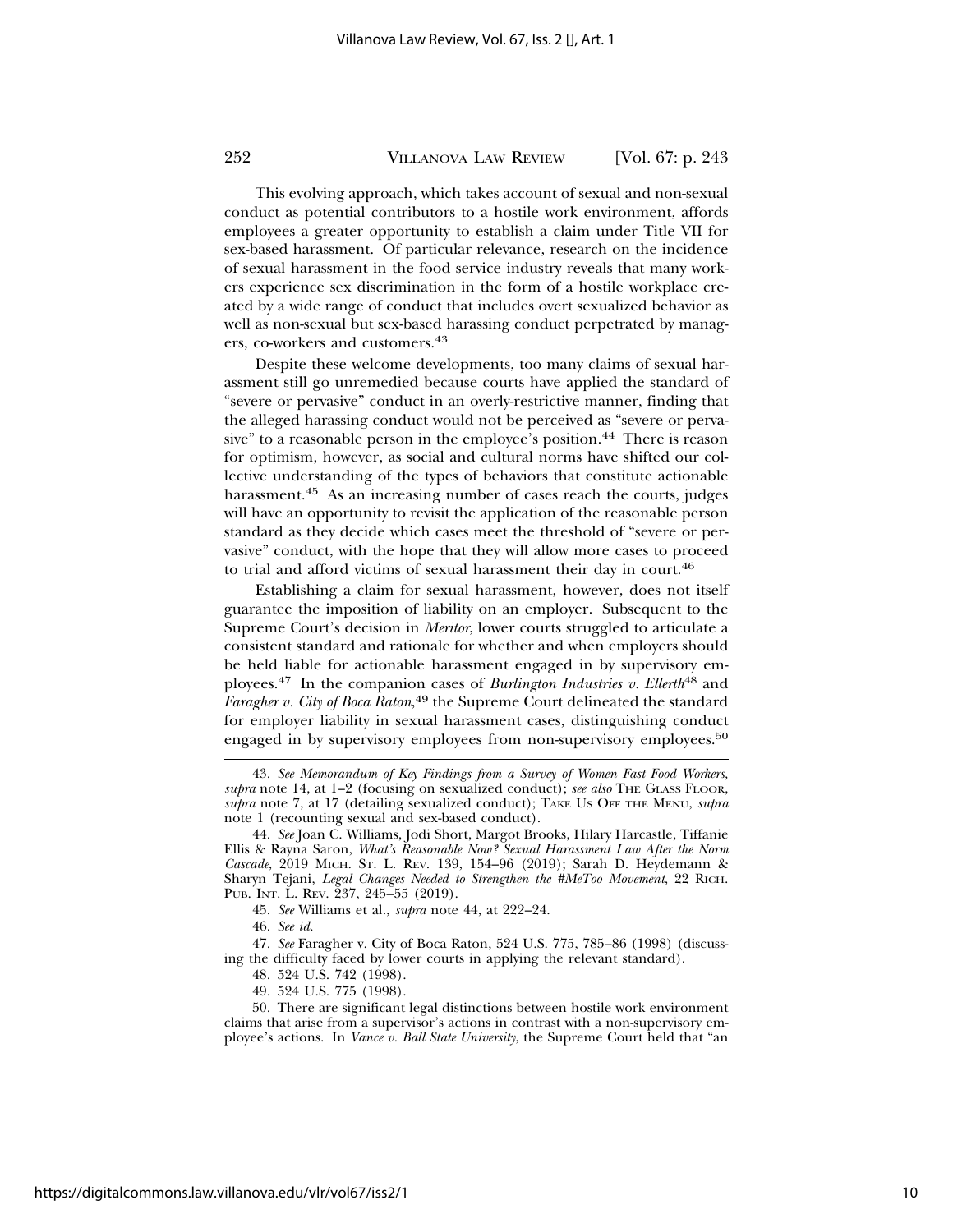Drawing upon principles from agency law, the Court held that an employer will be subject to vicarious liability for harassment engaged in by a supervisor with "immediate (or successively higher) authority."<sup>51</sup> The Court, however, did not impose a standard of strict liability for all harassment perpetrated by a supervisor. Rather, the Court balanced the basic principles of agency law against its desire to effectuate Title VII's objective of "encouraging forethought by employers and saving action by objecting employees[.]"52 Specifically, the Court proffered that an employer can avoid liability for sexually harassing conduct committed by a supervisor that does *not* result in a tangible employment action if the employer can demonstrate the affirmative defense that "(a) . . . the employer exercised reasonable care to prevent and correct promptly any sexually harassing behavior, and (b) that the plaintiff employee unreasonably failed to take advantage of any preventive or corrective opportunities provided by the employer or to avoid harm otherwise."53 This affirmative defense, the Court made explicit, is not available to an employer "when the supervisor's harassment culminates in a tangible employment action, such as discharge, demotion, or undesirable reassignment."<sup>54</sup>

In *Faragher,* the Supreme Court offered a two-fold rationale for affording an employer the affirmative defense to a supervisor-created hostile work environment claim. First, allowing an employer to prove a defense creates an incentive for an employer to take steps to prevent a hostile workplace from arising in the first place and to correct the situation once it becomes aware.<sup>55</sup> The defense thus credits an employer for its reasonable efforts to fulfill its obligations to its employees.<sup>56</sup> Second, the defense creates an incentive for employees to avail themselves of the opportunities provided by the employer to address the harassing conduct, or to otherwise avoid the harm, thus fulfilling the employee's duty to mitigate the harm.<sup>57</sup> From a pragmatic perspective, the availability of an affirmative

- 51. *See Ellerth*, 524 U.S. at 765; *Faragher*, 524 U.S. at 807.
- 52. *Faragher*, 524 U.S. at 807.
- 53. *Id.*
- 54. *Id.* at 808.
- 55. *Id.* at 806.
- 56. *Id.*
- 57. *Id. at* 806–07.

employee is a 'supervisor' for purposes of vicarious liability under Title VII if he or she is empowered by the employer to take tangible employment actions against the victim . . . *i.e.*, to effect a 'significant change in employment status, such as hiring, firing, failing to promote, reassignment with significantly different responsibilities, or a decision causing a significant change in benefits.'" Vance v. Ball State Univ., 570 U.S. 421, 429–31 (2013) (internal citations omitted). In a sharp dissent, Justice Ginsburg rebuked the Court's narrow definition of "supervisor," which excludes an employee who has the ability to direct subordinates' daily work activities but lacks the authority to take "tangible employment actions." *Id*. at 451–70. By directing daily work, Justice Ginsburg reasoned that this employee also has the potential to use his or her position to aid in the harassment and, therefore, this employee likewise should be viewed as a "supervisor" for purposes of imposing Title VII employer liability. *Id.*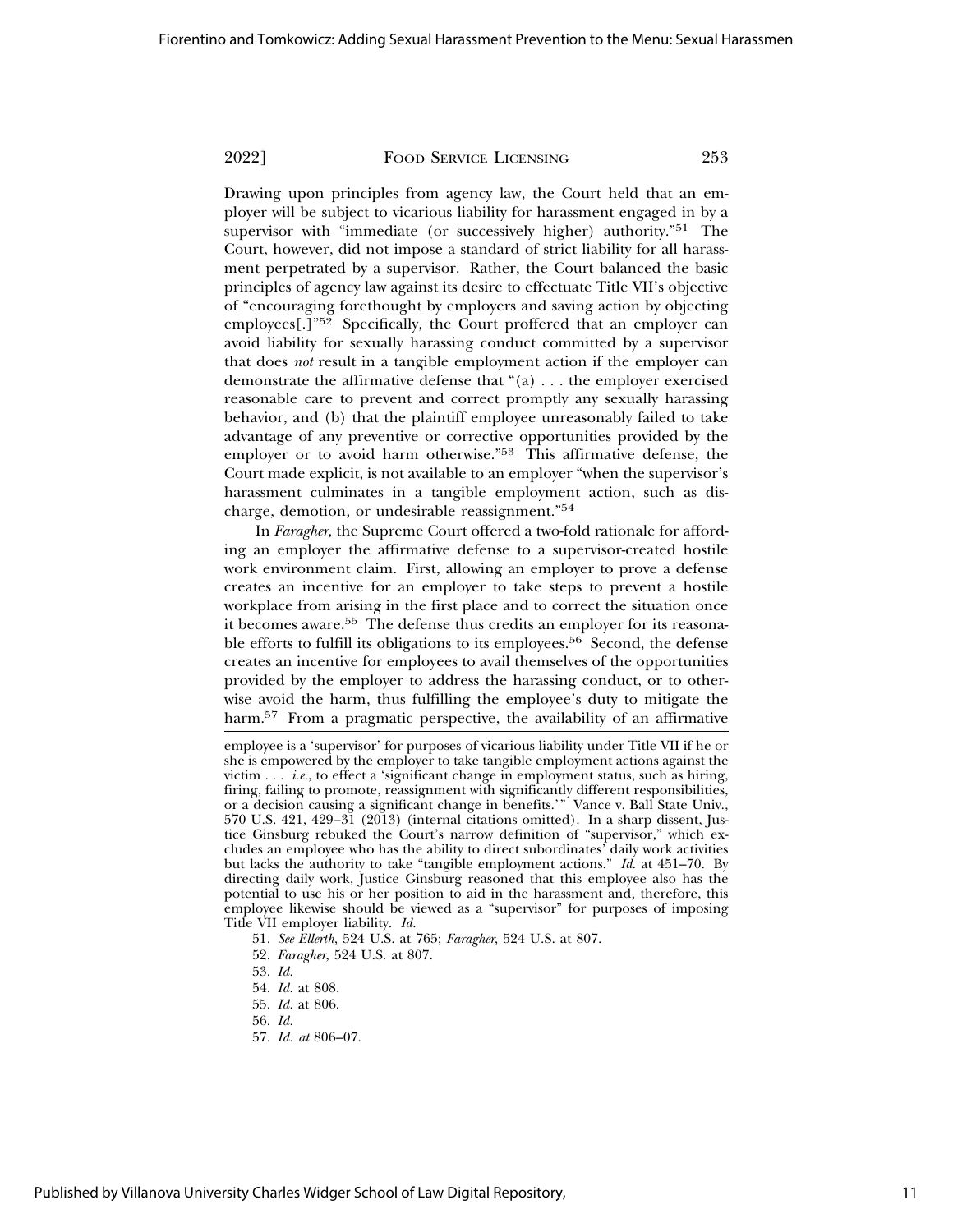defense to a hostile work environment claim encourages employers and employees to resolve these issues in the workplace itself and to preserve the working relationship in a way that benefits both parties, thereby avoiding potentially protracted litigation and its concomitant costs in both economic and human terms.

Although the *Faragher* defense implicitly incentivizes employers to implement proactive measures to eliminate sexual harassment from the workplace, the defense falls short because these preventive actions are not statutorily mandated. More precisely, *Faragher* offers a carrot; it does not wield a stick. Employers are therefore free to forego the defense and ignore its potential benefits, choosing to assume the risk of liability by gambling that their employees will not seek the protection afforded under Title VII. In addition, not all food service workers are even afforded the protections of Title VII because the establishments in which they work do not meet the statutory threshold for Title VII coverage, which requires fifteen or more employees.<sup>58</sup>

Another important development in the body of sexual harassment law that is particularly significant to the food service industry is the recognition that an employer can be held liable in negligence for a hostile work environment created by co-workers and third parties, including customers and independent contractors.59 As the Supreme Court made clear in *Vance v. Ball State University*, 60 in cases where the harasser is not a supervisor but rather a co-worker, "a[n] [employee] could still prevail by showing that his or her employer was negligent in failing to prevent harassment from taking place. Evidence that an employer did not monitor the workplace, failed to respond to complaints, failed to provide a system for registering complaints, or effectively discouraged complaints from being filed would be relevant."61 The standard of negligence has been applied by courts in cases involving harassment perpetrated by customers.

One of the more egregious reported cases involving customer conduct, *Lockard v. Pizza Hut*, 62 illustrates this principle. The case arose from a hostile work environment claim filed by Rena Lockard, a server at a local

<sup>58. 42</sup> U.S.C. § 2000(e)(b) (2018); *see also* U.S. CENSUS BUREAU, 2019 SUSB ANNUAL DATA TABLES BY ESTABLISHMENT INDUSTRY (April 1, 2022), https:// www.census.gov/data/tables/2019/econ/susb/2019-susb-annual.html [https:// perma.cc/MQU3-D8G4] (follow "U.S. & states, NAICS, detailed employment sizes (U.S. 6-digit and states, NAICS sectors)" hyperlink; then scroll down to code 772; add the Employment data reported for Enterprise codes 02, 03 and 04 in column H) (reporting that the industry comprised of "Food Services and Drinking Places" employs approximately 1.7 million workers at establishments with fewer than 15 employees).

<sup>59.</sup> *See Harassment*, U.S. EQUAL EMP. OPPORTUNITY COMM'N, https:// www.eeoc.gov/harassment [https://perma.cc/NK2Q-X8AP] (last visited Apr. 1, 2022).

<sup>60. 570</sup> U.S. 421 (2013).

<sup>61.</sup> *Id.* at 449.

<sup>62. 162</sup> F.3d 1062 (10th Cir. 1998).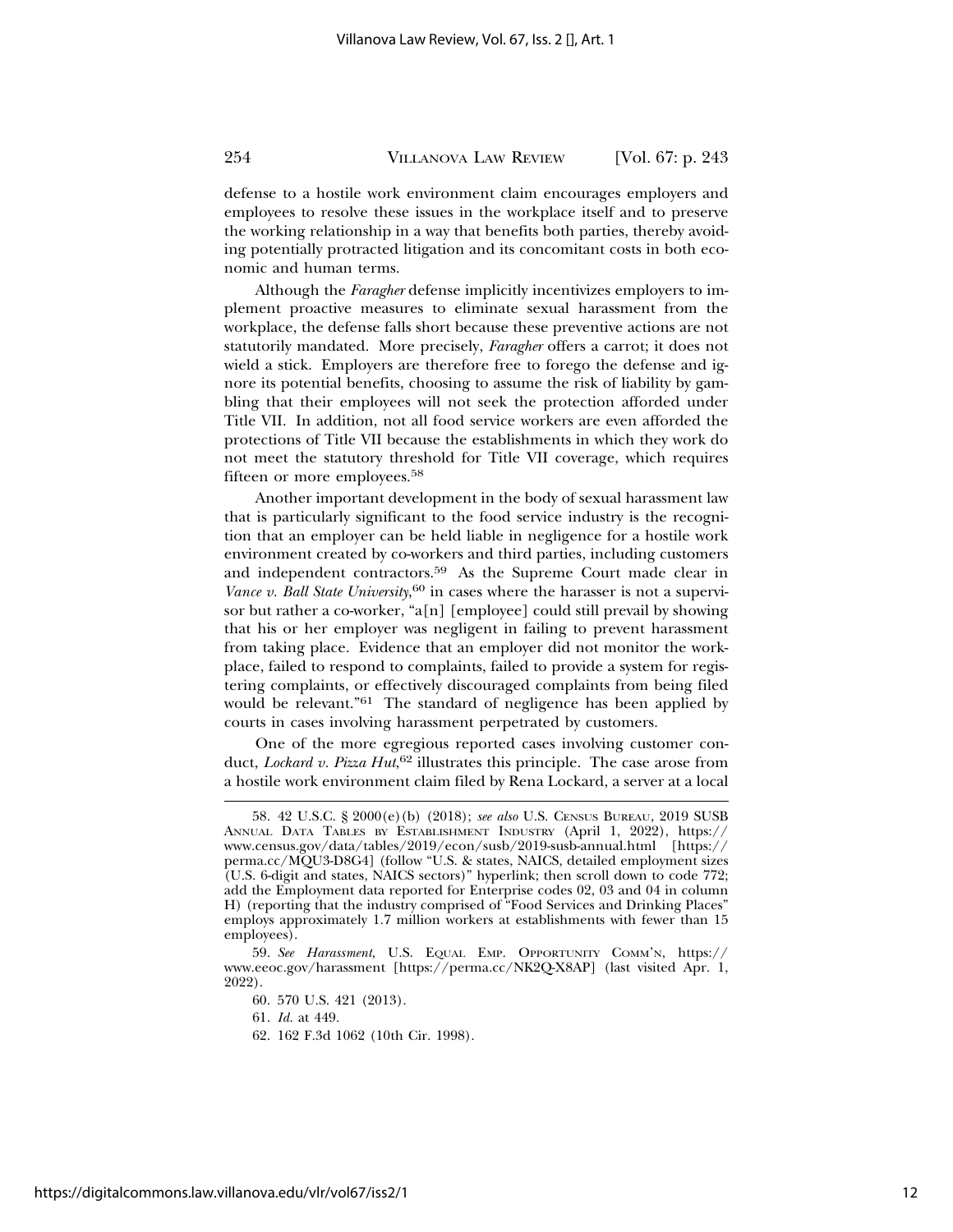Pizza Hut in rural Oklahoma. In that case, Ms. Lockard was successful in demonstrating severe or pervasive conduct created by two male customers who had engaged in a pattern of behavior over a period of time. During their first few visits to the restaurant, these customers subjected Ms. Lockard to verbal harassment.63 On a subsequent visit, one of the men commented that Ms. Lockard smelled good, asking her to identify her fragrance, to which Ms. Lockard responded that it was none of his business. The customer then pulled Ms. Lockard by the hair. Ms. Lockard recounted the incident to her supervisor, Mr. Jack, and asked that she be relieved of her obligation to serve the table. Mr. Jack rejected her request, stating, "You wait on them. You were hired to be a waitress. You wait-

ress."64 Upon returning to the table to serve a pitcher of beer, that same customer pulled Ms. Lockard towards him by her hair and committed a sexually explicit act upon her. Ms. Lockard informed Mr. Jack that she was resigning and called for a ride home. She subsequently filed a lawsuit against her employer, alleging a hostile work environment.<sup>65</sup>

During the course of the trial, Ms. Lockard introduced evidence that she had been the victim of sexual assault as a teenager.<sup>66</sup> "Although she had been able to cope" with the effects of this prior sexual abuse, she began to experience post-traumatic stress disorder and major depression after the incident at the Pizza Hut and was unable to work for approximately two years thereafter.67 The jury found in favor of Ms. Lockard and awarded \$200,000 in compensatory damages.<sup>68</sup> On appeal, the Tenth Circuit upheld the jury's award, finding that the customers' actions met the standard of "severe or pervasive" conduct sufficient to create a hostile work environment.69 The court also affirmed that her supervisor, Mr. Jack, who had knowledge of the physically aggressive behavior of these two customers, failed to "respond adequately" to Ms. Lockard's complaint, reasoning that "Mr. Jack placed Ms. Lockard in an abusive and potentially dangerous situation, although he clearly had both the means and the authority to avoid doing so by directing a male waiter to serve these men, waiting on them himself, or asking them to leave the restaurant."70 Accordingly, the court held that Ms. Lockard's employer could be held liable in negligence for this violation of Title VII. Research suggests that harassing conduct perpetrated by customers accounts for a significant part of the harassment experienced by food service employees.71 The *Lockard* case pointedly illustrates the Hobson's choice that many restaurant work-

<sup>63.</sup> *See id.* at 1067.

<sup>64.</sup> *Id.* (internal quotation marks omitted).

<sup>65.</sup> *Id.* at 1068.

<sup>66.</sup> *Id.* at 1067–68.

<sup>67.</sup> *Id.*

<sup>68.</sup> *Id.* at 1066.

<sup>69.</sup> *Id.* at 1072.

<sup>70.</sup> *Id.* at 1075.

<sup>71.</sup> *See* Specker, *supra* note 9, at 344.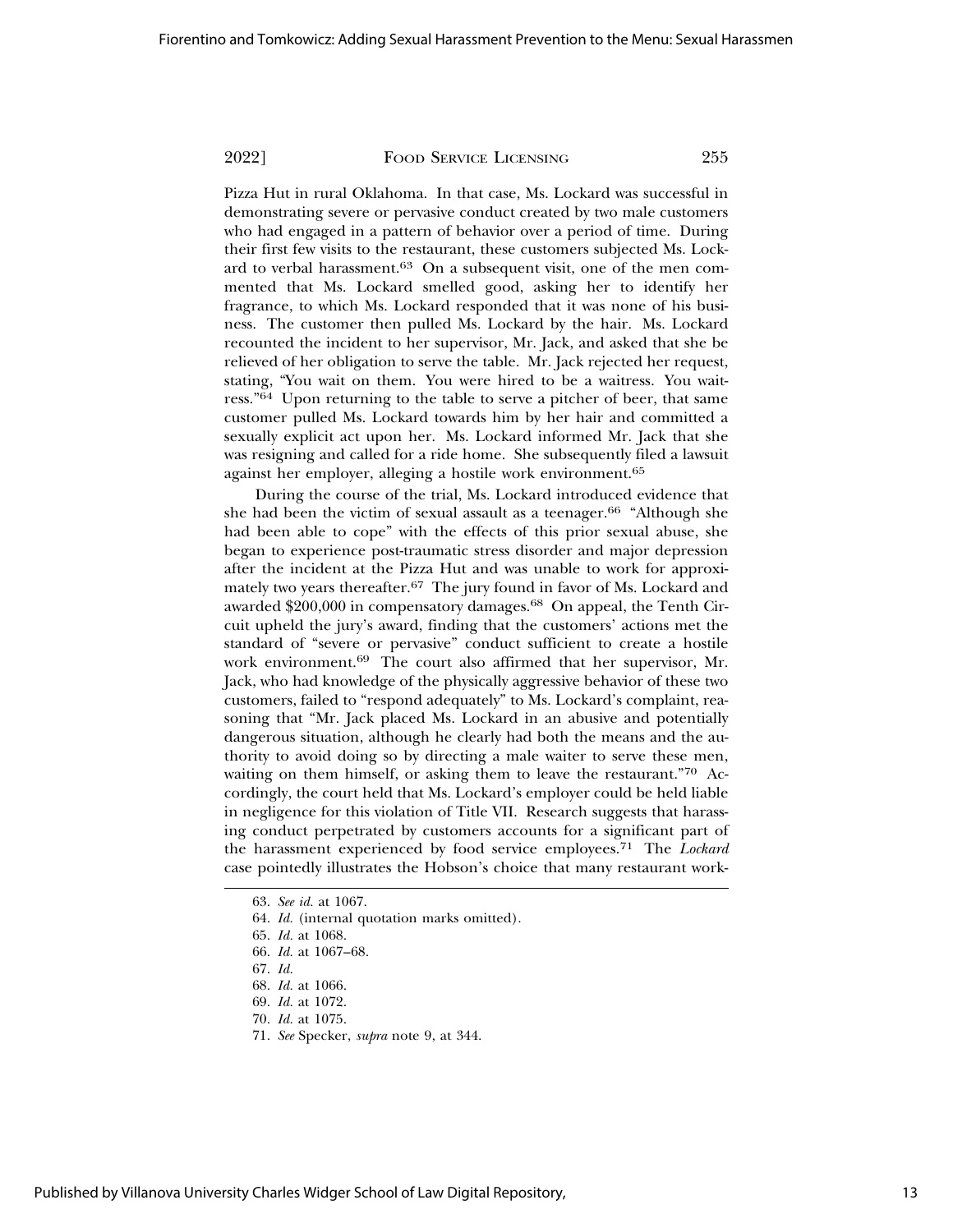ers confront all too often: torn between walking away from their job or placing themselves at personal risk of physical and emotional harm.<sup>72</sup>

Against the backdrop of evolving legal standards, the #MeToo movement exploded on to the landscape with a tweet by actress Alyssa Milano on October 15, 2017, that evoked over a million retweets across eighty-five countries.73 Although the initial impetus for the movement derived from experiences recounted by women in Hollywood, women from across socioeconomic backgrounds began to speak up about their experiences with sexual harassment.74 A few months later, in January 2018, the TIME'S UP Legal Defense Fund was initiated in response to the #MeToo movement to assist survivors of sexual harassment across all economic sectors,75 prioritizing cases by low-income workers and other marginalized groups.<sup>76</sup> Through the efforts of these initiatives, the plight of women who experience sexual harassment in their workplaces was brought to the public forum, sparking a nationwide shift in attitudes towards our understanding of, and tolerance for, sexual harassment in the employment setting.<sup>77</sup>

According to polling data analyzed and interpreted by Professor Joan Williams and her co-authors, several significant shifts in our social norms can be identified in response to the #MeToo movement.78 Notably, a vast majority of Americans now recognize that sexual harassment is a serious problem, with younger Americans holding this sentiment most strongly.<sup>79</sup> Moreover, both women and men acknowledge that sexual harassment includes certain behaviors such as "being forced to do something sexual (91% of women; 83% of men); masturbating in front of someone (89% of women; 76% of men); exposing oneself (89% of women; 76% of men); sharing intimate photos without permission (85% of women; 71% of men); and sending sexually explicit texts or emails (83% of women; 69% of men)."80 In addition, "[t]here is even strong agreement that verbal comments alone can constitute harassment: 86% of women and 70% of men believe that making sexual comments about someone's looks or body is sexual harassment."<sup>81</sup>

Perhaps most dramatic, "[e]ighty-six percent of Americans now endorse a 'zero-tolerance' policy," whereby harassing behavior should no

<sup>72.</sup> *See Memorandum of Key Findings from a Survey of Women Fast Food Workers, supra* note 14, at 3; TAKE US OFF THE MENU, *supra* note 1.

<sup>73.</sup> Williams et al., *supra* note 44, at 142 n.4.

<sup>74.</sup> *See* Heydemann & Tejani, *supra* note 44, at 239.

<sup>75.</sup> *See id.*

<sup>76.</sup> TIME'S UP LEGAL DEFENSE FUND, 2019 ANNUAL REPORT 10 (2020), https:// timesupfoundation.org/wp-content/uploads/2020/04/2019-TULDF-Annual-Report-Final.pdf [https://perma.cc/CL58-AC7V].

<sup>77.</sup> See Williams et al., *supra* note 44, at 150–54.

<sup>78.</sup> *Id.*

<sup>79.</sup> *Id.* at 151.

<sup>80.</sup> *Id.* at 152.

<sup>81.</sup> *Id.*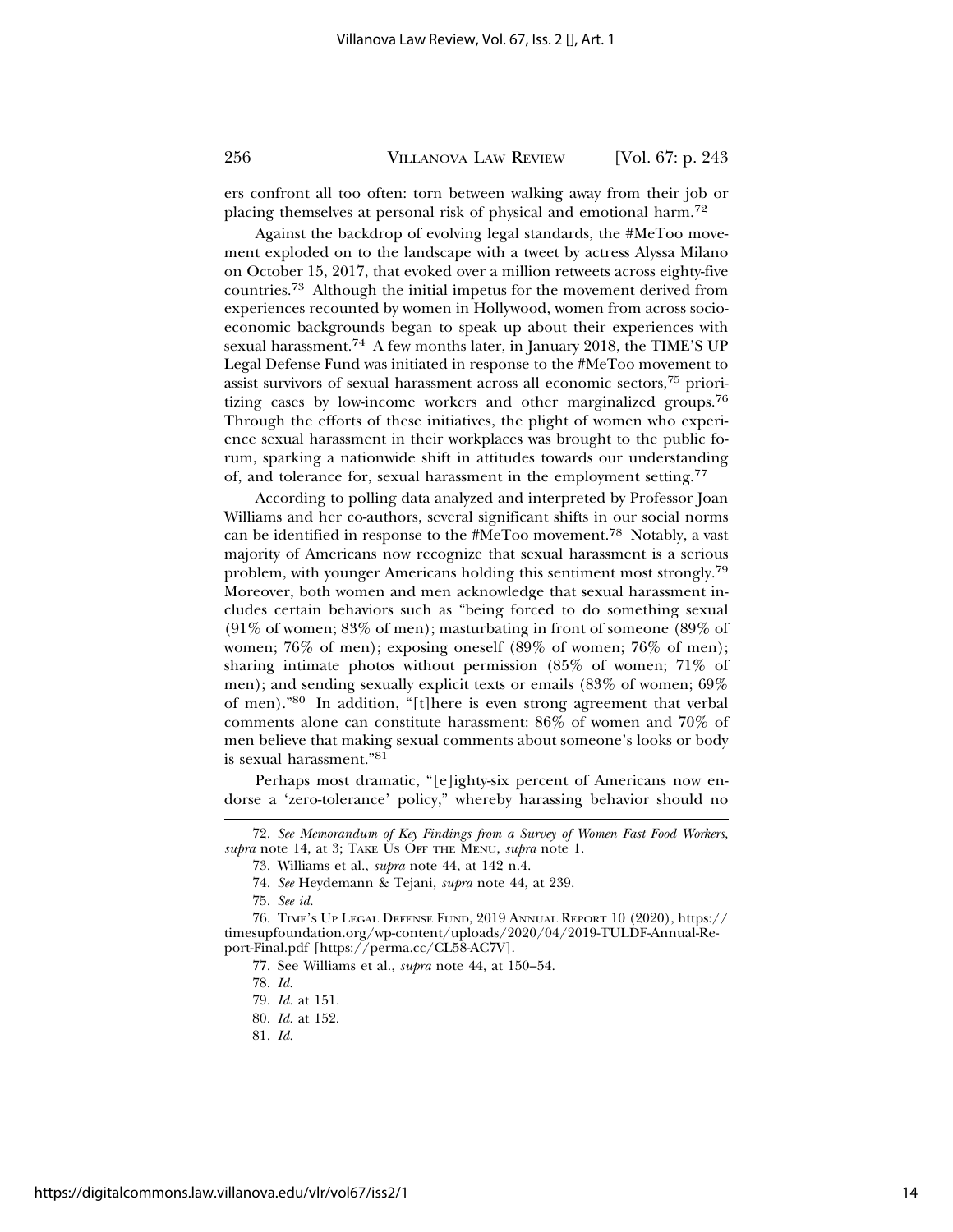longer be excused or tolerated.82 And, in a striking reversal from previously-held views about the likelihood of specious claims of sexual harassment, "less than a third (31%) of Americans now think that false accusations of sexual harassment are a major problem,"83 and "77% of Americans believe that both the accuser and the accused should get the benefit of the doubt until proven otherwise in sexual harassment cases."<sup>84</sup> This broad-based shift in perspective provides the foundation and impetus for new and aggressive measures to hold employers accountable for workplace harassment.

Incrementally, a handful of states have enacted statutes that mandate sexual harassment training; other states simply encourage employers to provide training as part of their obligation to ensure a non-discriminatory workplace.85 Although these developments are certainly welcome, the continued incidence of sexual harassment suggests that the threat of a legal action under our existing legal landscape has neither been a sufficient deterrent to harassing conduct nor a sufficient incentive to take proactive measures to prevent it. A dramatic shift in perspective is needed. If the #MeToo movement accomplished nothing else, it revealed the very serious physical, mental health, and economic impact that sexual harassment can have on its targets. It's time to acknowledge that protection from sexual harassment is a public health issue that merits the same degree of attention that is afforded to other public health issues, such as food safety. Addressing sexual harassment as a public health issue on par with food safety in the restaurant industry should work to elevate the urgency of the problem and its seriousness.

# II. THE OCCUPATIONAL HAZARD OF SEXUAL HARASSMENT IN THE FOOD SERVICE INDUSTRY

#### A. *The EEOC Task Force on Sexual Harassment*

From 2010 to 2020, approximately 137,000 charges of sex-based harassment were filed with the EEOC.86 Despite the focus on workplace harassment in recent years, including during the height of the #MeToo Movement, the number of charges filed has remained fairly static throughout the past decade at roughly 12,000 claims per year.<sup>87</sup>

In 2015, two years *before* the #MeToo movement really placed sexual harassment in the national spotlight, the EEOC launched a task force on the study of harassment in the workplace, including sexual harassment, and generated a detailed report which focused on understanding and ad-

<sup>82.</sup> *Id.* at 153.

<sup>83.</sup> *Id.* at 153–54.

<sup>84.</sup> *Id.* at 154.

<sup>85.</sup> *See 50-State Sexual Harassment Training Requirements*, *supra* note 10.

<sup>86.</sup> *See* EEOC CHARGE REPORT, *supra* note 5.

<sup>87.</sup> *Id.* (showing slight increase in 2018, and slight decrease in 2020, possibly related to Covid-19 shut-downs).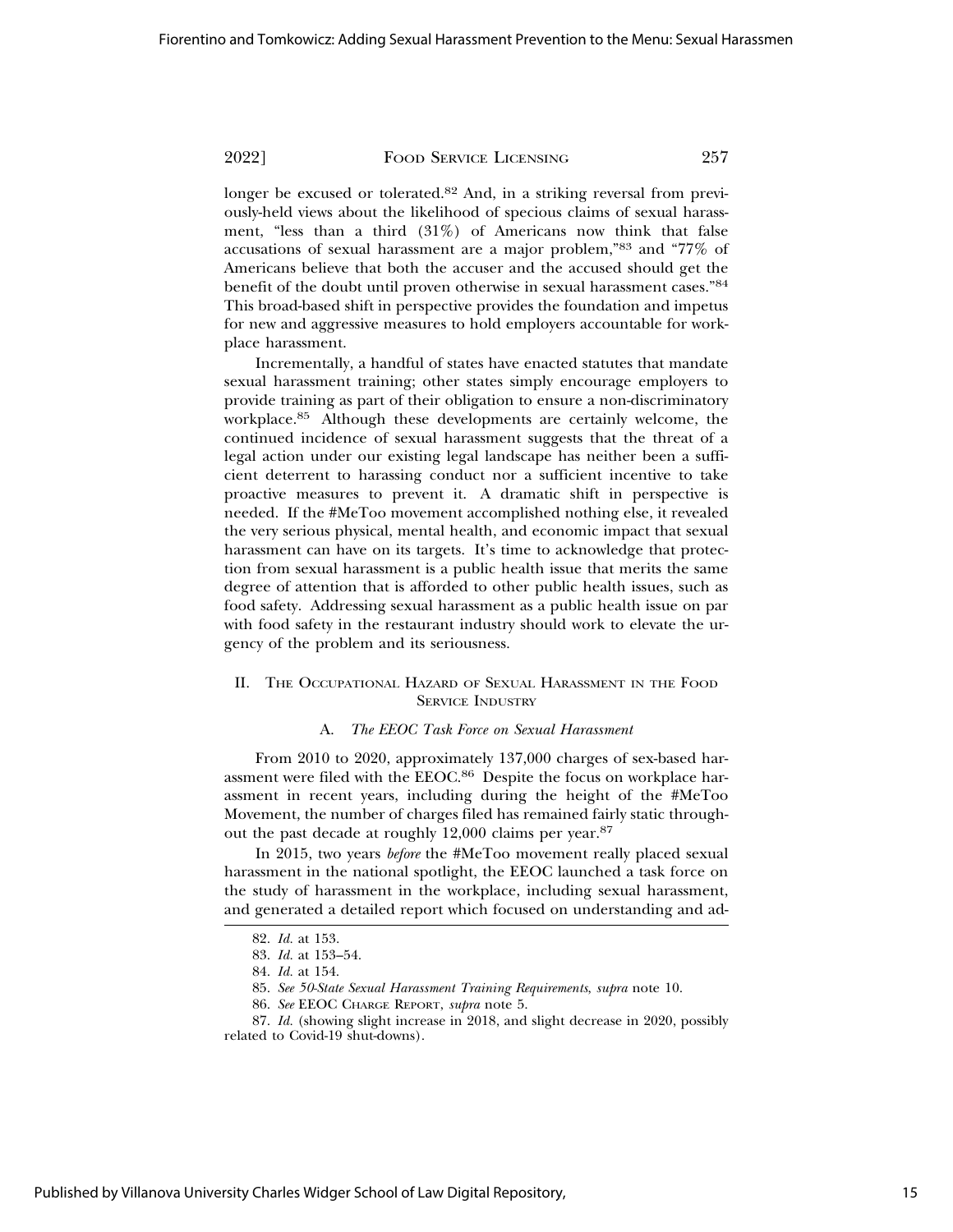dressing the problem.88 The Task Force was comprised of an impressive group of academics from the social sciences, legal practitioners, employer and employee advocacy groups, and labor organizations.89 For the purpose of this Article, some key findings of the Report included the following:

- workplace harassment of all kinds is a persistent problem;
- the presence of one or more identified organizational risk factors can foster the existence of sexual harassment;
- many incidents of harassment go unreported for fear of workplace retaliation;
- traditional training has been ineffective and must be changed;
- changing the organizational culture is key to effective prevention of harassment; and
- harassment will not stop until all stakeholders are committed to change.<sup>90</sup>

The Report further found that in probability samples in which the term "sexual harassment" was undefined, 25% of women reported encountering workplace sexual harassment.<sup>91</sup>

Interestingly, in probability samples in which specifically defined behaviors were described, such as "unwanted touching," the rate of reported harassment rose to  $40\%$ .<sup>92</sup> Perhaps the most startling information uncovered by the Report was the infrequency of formal reporting. In fact, a few studies found that only about 30% of those surveyed ever discussed the harassment with a supervisor or manager. Rather, the most common response was to share the harassment with family members or friends.<sup>93</sup> Given the prevalence of harassment and the fact that most incidents are never reported, the EEOC concluded that the "findings raised serious concerns" and demonstrated the urgent need to devise a "comprehensive strategy to remedy [the] problem."<sup>94</sup>

<sup>88.</sup> CHAI R. FELDBLUM & VICTORIA A. LIPNIC, U.S. EQUAL EMP. OPPORTUNITY COMM'N, REPORT OF THE CO-CHAIRS OF THE EEOC SELECT TASK FORCE ON THE STUDY OF HARASSMENT IN THE WORKPLACE (2016), https://www.eeoc.gov/sites/default/files/migrated\_files/eeoc/task\_force/harassment/report.pdf [https:// perma.cc/LW2A-PEBT] [hereinafter EEOC SELECT TASK FORCE REPORT]. The Report is stunning for its breadth and depth into the issue of sexual harassment as well as its findings and recommendations. Notably, the Report examines the prevalence of harassment, the business case for stopping and preventing harassment, the risk factors for harassment, and policy suggestions for preventing sexual harassment in the workplace.

<sup>89.</sup> *Id.* at 1–2.

<sup>90.</sup> *Id.* at iv–vi.

<sup>91.</sup> *Id.* at 8.

<sup>92.</sup> *Id.* at 8–9.

<sup>93.</sup> *Id.* at 16.

<sup>94.</sup> *Id.* at 17.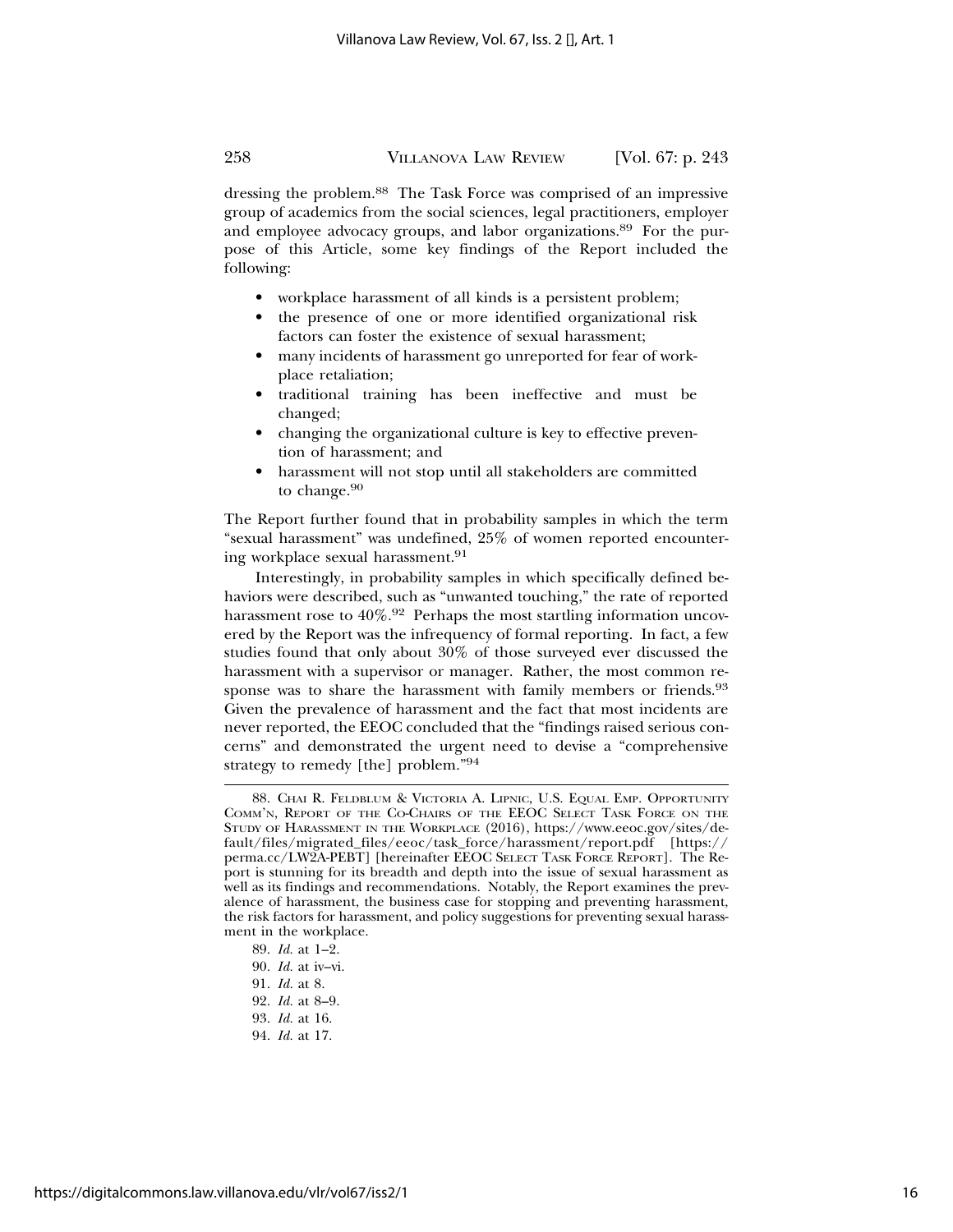#### B. *Sexual Harassment in the Food Services Industry*

Statistics from the food service industry are even more alarming.<sup>95</sup> According to an analysis of EEOC claims conducted by the Center for American Progress, the food service and accommodation industry is the biggest offender of workplace sexual harassment, accounting for the largest number of sexual harassment charges filed by industry during the decade of 2005 to 2015.96 Those charges accounted for just over 14% of all sexual harassment claims filed with the EEOC during that timeframe.<sup>97</sup> Thus, it is not overstating to describe sexual harassment in the food service industry as a serious occupational hazard. From small counter cafes to extravagant dine-in restaurants, food servers are among the most vulnerable population of workers to experience sexual harassment, with twothirds of women workers experiencing sexually harassing behavior from management and nearly 80% experiencing sexually harassing behavior from co-workers and customers.<sup>98</sup> Factors such as tip-based compensation, the culture of "kitchen talk" that normalizes sexualized conversations, the consumption of alcohol by customers, and the employee's dependence on managers for lucrative table assignments and shifts combine to create the toxic culture of sexual harassment in restaurants.

In addition to the factors above, research shows that work environments in which workers face strong power imbalances tend to foster sexual harassment more so than in environments where the power imbalance is not as strong.99 Such power dynamics are found more readily in low-wage jobs, where many young employees are first exposed to the working world.100 This is particularly so in the food service industry, where the power imbalance is evident at three levels: between server and customer, between server and manager, and between server and co-worker.<sup>101</sup> With respect to the server-customer relationship, the power dynamic emanates almost entirely from the nature of tipping, where a server's income literally depends on how friendly and accommodating they are to customers.

97. *Id.*

99. *See* Frye, *supra* note 96, at 5 (finding women who struggle with power imbalance in their workplaces vulnerable

<sup>95.</sup> Research on sexual harassment reveals that there are several organizational risk factors that can predict the likelihood that sexual harassment will occur. Those risk factors include, *inter alia*, a young workforce, workplaces with significant power disparities between men and women, and workplaces that rely on customer service or client satisfaction. *See id.* at 84–88. Accordingly, the prevalence of sexual harassment in the food service industry, where many such risk factors exist, is unsurprising.

<sup>96.</sup> Jocelyn Frye, *Not Just the Rich and Famous: The Pervasiveness of Sexual Harassment Across Industries Affects All Workers*, CTR. FOR AM. PROGRESS (Nov. 20, 2017, 4:59 PM), https://www.americanprogress.org/article/not-just-rich-famous/ [https:// perma.cc/P888-PZY7].

<sup>98.</sup> *See* THE GLASS FLOOR, *supra* note 7, at 13 (finding that men also report sexual harassment, though to a lesser extent).

<sup>100.</sup> *See* THE GLASS FLOOR, *supra* note 7, at 3.

<sup>101.</sup> *See* Specker, *supra* note 9, at 344–46.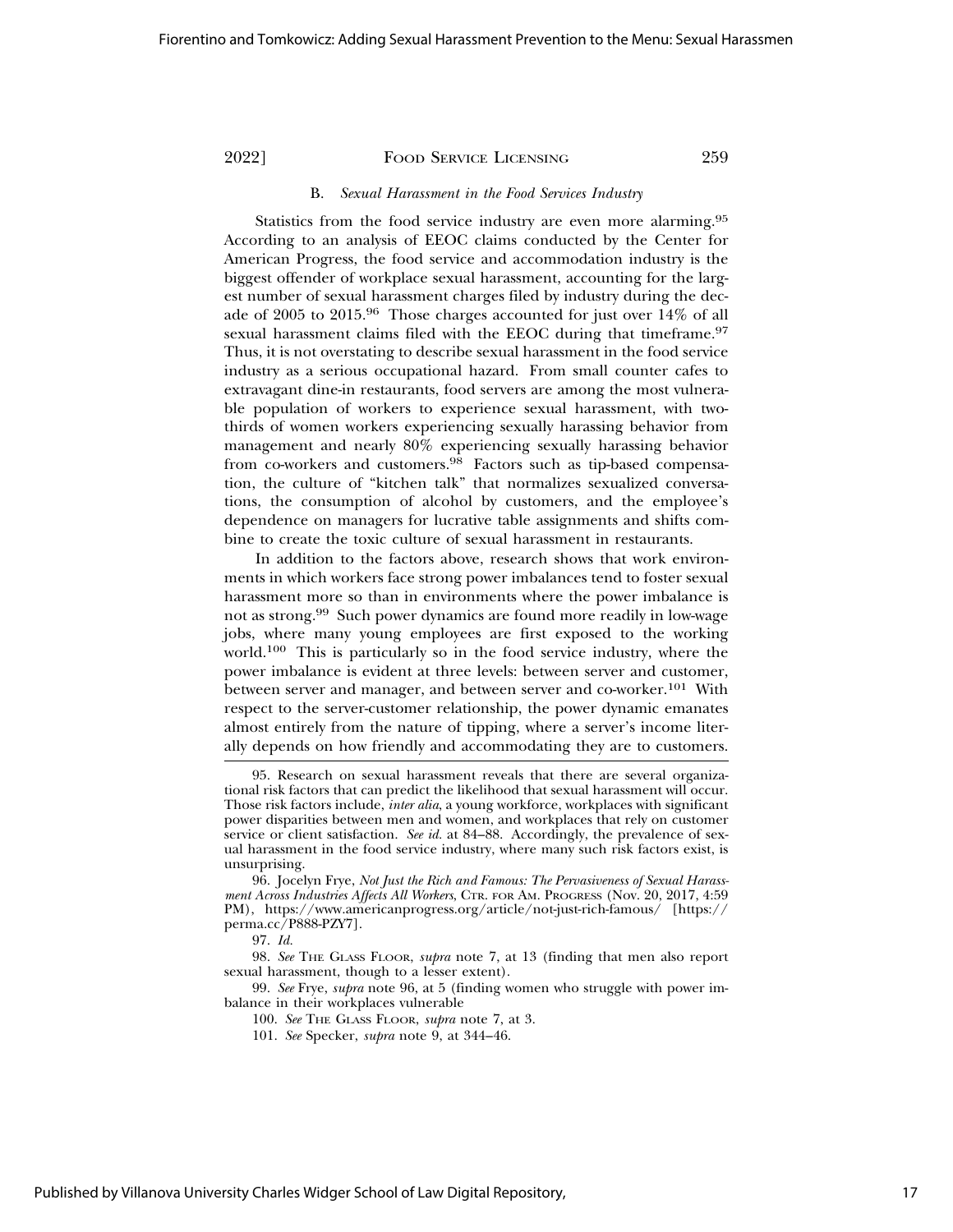As one server describes, "I just want my tip, I don't want anything to mess up my tip."102 Thus, overlooking inappropriate or sexually harassing behavior becomes the norm, as evidenced by the fact that 59% of women servers report being sexually harassed by their customers on a monthly basis.103

Between servers and their managers or supervisors, power imbalance exists in the form of shift and table assignments, whereby an "agreeable" server—i.e., one who doesn't complain about sexual harassment—will receive better assignments and thus better income and job stability.104 Approximately two-thirds of women reported being sexually harassed by management on a monthly basis.<sup>105</sup>

Finally, as between servers and co-workers, servers need to rely on coworkers such as table bussers and cooks "in order to achieve assistance on the floor, higher table turnover, and a reputation as a team player."106 An astounding 79% of women reported enduring some form of sexually harassing behavior from co-workers.<sup>107</sup>

#### C. *The Physical and Mental Effects of Sexual Harassment*

While the prevalence of sexual harassment is well documented, the effects of sexual harassment on one's health are less well understood.<sup>108</sup> In a recent study conducted in *JAMA Internal Medicine*, researchers examined a group of women to investigate the association between sexual harassment and mental and physical health.<sup>109</sup> The study concluded that women with a history of sexual harassment experienced higher blood pressure and poorer sleep than women who were not sexually harassed.<sup>110</sup> Moreover, women with a history of sexual assault experienced poorer mental health, such as depression and anxiety, than those who had no

- 105. *See* THE GLASS FLOOR, *supra* note 7, at 13.
- 106. *Specker, supra* note 9, at 346.

107. *See* THE GLASS FLOOR*, supra* note 7, at 17. Behaviors included sexual jokes, pressure for dates, texts of a sexual nature, being shown suggestive photos, deliberate touching, cornering or pinching, inappropriate kissing and fondling, being told to dress in a "sexier" manner, being told to flirt with customers, and being told to expose parts of your body. *Id.* While men also reported experiencing such behavior, both the type and rate of harassment differed. *Id.*

108. *See* Rebecca C. Thurston, Yuefang Chang, Karen A. Matthews, Roland von Känel & Karestan Koenen, Association of Sexual Harassment and Sexual Assault *with Midlife Women's Mental and Physical Health,* 179 JAMA INTERNAL MED. 48, 48 (2019); *see also* Darius K.S. Chan, Chun Bun Lam, Suk Yee Chow & Shu Fai Cheung, *Examining the Job-Related, Psychological, and Physical Outcomes of Workplace Sexual Harassment: A Meta-Analytic Review*, 32 PSYCH. WOMEN Q. 362, 362 (2008) (finding "sexual harassment experiences are negatively associated . . . with psychological health[ ] and physical health . . .").

<sup>102.</sup> *Id.* at 344.

<sup>103.</sup> *Id.*

<sup>104.</sup> *Id.* at 345.

<sup>109.</sup> *See* Thurston et al., *supra* note 108.

<sup>110.</sup> *Id.* at 50.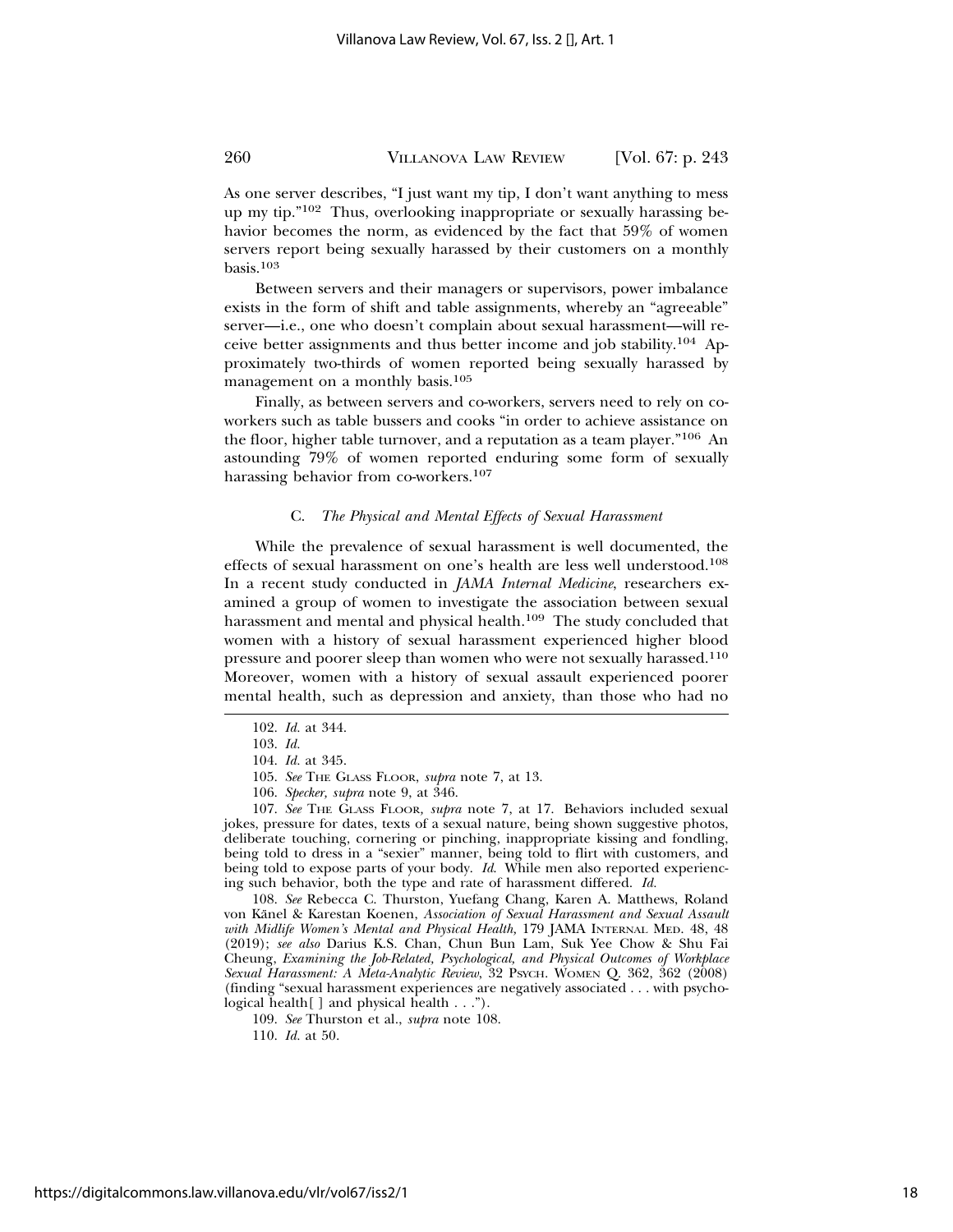such sexual assault history.<sup>111</sup> These findings are consistent with a survey of women who work in the fast food industry, reporting similar health effects including an increase in general stress level, fear or worry about reporting to work, greater sadness or depression, lower productivity at work, a change in sleep patterns and appetite, and less enjoyment of free time.<sup>112</sup>

Not surprisingly, the negative mental and physical health effects of sexual harassment translate to negative organizational effects such as decreased job satisfaction, greater turnover intentions, and higher rates of employee absenteeism as well as lower employee morale in the workplace.113 Moreover, such effects are felt even by employees who are not personally harassed, but who nonetheless report diminished well-being in such work environments where sexual harassment is occurring.<sup>114</sup> Research further suggests that these negative organizational consequences are universal.<sup>115</sup>

A recent news story surveyed 190 restaurant workers in the Philadelphia area to examine why restaurants are facing such an extreme postpandemic labor shortage.116 The results of the survey found that the toxic climate of sexual harassment in the restaurant industry has contributed, at least in part, to the shortage of workers. 52% of respondents identified poor workplace culture as a "very important" cause of the current labor shortage, and 70% of those surveyed ranked better working conditions and positive culture as "very important" in making restaurant jobs more attractive.117 Yet respondents acknowledge that is an uphill climb in an industry that notoriously adheres to the premise that the customer is always right.

### D. *Sexual Harassment Prevention Practices: What Works?*

There have long been efforts underway to stem the tide of sexual harassment through adoption of workplace policies that prohibit it, as well as through training for employees.<sup>118</sup> Unfortunately, such efforts are oftentimes too little—focusing on avoiding legal liability—or too late—as part of a remediation response after a lawsuit arises, and do little to change the

<sup>111.</sup> *Id.* at 50–52.

<sup>112.</sup> *See Memorandum of Key Findings from a Survey of Women Fast Food Workers, supra* note 14, at 2.

<sup>113.</sup> Rebecca S. Merkin & Muhammad Kamal Shah, *The Impact of Sexual Harassment on Job Satisfaction, Turnover Intentions, and Absenteeism: Findings from Pakistan Compared to the United States*, 3 SPRINGERPLUS, May 1, 2014, at 1.

<sup>114.</sup> *Id.* at 3.

<sup>115.</sup> *Id.* at 9.

<sup>116.</sup> Jenn Ladd, *'This is a Real Job': Philly's Restaurant Workers Dissect the Labor Shortage, and Contemplate a Different Future*, PHILA. INQUIRER (July 10, 2021), https:// www.inquirer.com/news/labor-shortage-pandemic-workers-restaurants-philadelphia-hiring-20210710.html [https://perma.cc/5SEA-LXYZ].

<sup>117.</sup> *Id.*

<sup>118.</sup> *See* EEOC SELECT TASK FORCE REPORT, *supra* note 88, at ii.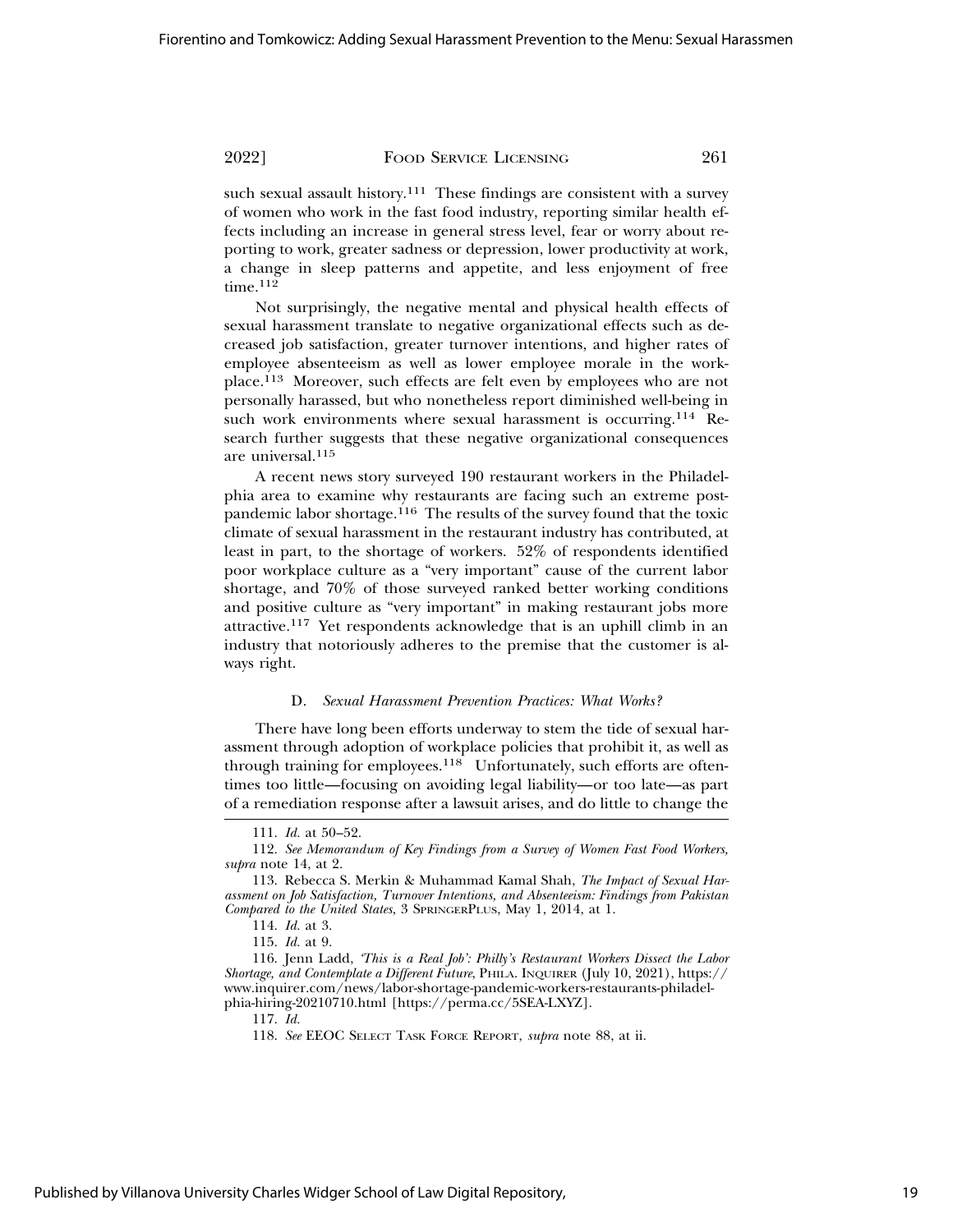climate that encourages sexual harassment.<sup>119</sup> While there are practices that seem to be more promising, such as workplace civility training and bystander intervention training, such practices succeed only when there is buy-in from the top levels of management in the organization.<sup>120</sup>

Shortly after the *Ellerth* and *Faragher* opinions were announced, organizations began to implement policies and procedures designed to avail themselves of the affirmative defense set forth in those decisions. Accordingly, much of the current sexual harassment training focuses on prevention of legal liability rather than on establishing healthy workplace cultures.121 In the two decades since *Ellerth* and *Faragher*, researchers have had the opportunity to study the efficacy of workplace sexual harassment training programs.122 While there is no one-size-fits-all approach, there is strong evidence to suggest that ultimate success in reducing sexual harassment occurs in organizations that include multiple actors, especially those in positions of authority.123 In addition, organizations should consider differing levels of response to sexual harassment, with primary, secondary and tertiary intervention strategies.124 Primary intervention strategies include the promulgation of clear and consistent policies prohibiting sexual harassment.<sup>125</sup> These policies need to be transparent, with clear channels of communication to report incidents, as well as clearly articulated repercussions for those who engage in sexually harassing behavior.126 Secondary intervention strategies involve the swift response to sexual harassment, such as grievance procedure processes that include "multiple reporting channels, the timeliness of investigations, the application of appropriate sanctions, and the use of mediation."127 Finally, tertiary intervention addresses long-term responses to sexual harassment, such as acknowledging the negative effects of sexual harassment on the health

<sup>119.</sup> *See id.* at v.

<sup>120.</sup> *See* Myrtle P. Bell, James Campbell Quick & Cynthia S. Cycyota, *Assessment and Prevention of Sexual Harassment of Employees: An Applied Guide to Creating Healthy Organizations*, 10 INT'L J. SELECTION & ASSESSMENT 160, 162 (2002) (finding aggressive, proactive sexual harassment prevention more effective than passive, reactive sexual harassment prevention).

<sup>121.</sup> *See* EEOC SELECT TASK FORCE REPORT, *supra* note 88, at v.

<sup>122.</sup> *See, e.g.*, Bell et al., *supra* note 120, at 160 ("[M]ost methods of sexual harassment prevention are passive and often reactive, rather than aggressive and proactive."). The intractable nature of sexual harassment continues to make it a fertile topic for research. *See, e.g.*, Mark V. Roehling & Jason Huang, *Sexual Harassment Training Effectiveness: An Interdisciplinary Review and Call for Research*, 39 J. ORG. BEHAV. 134, 138–39 (2018) (proposing organizational framework for understanding primary factors influencing sexual harassment training efficacy).

<sup>123.</sup> *See* EEOC SELECT TASK FORCE REPORT, *supra* note 88, at v.

<sup>124.</sup> *See* Paula McDonald, Sara Charlesworth & Tina Graham, *Developing a Framework of Effective Prevention and Response Strategies in Workplace Sexual Harassment*, 53 ASIA PAC. J. OF HUM. RES. 41, 41 (2015).

<sup>125.</sup> *See id.* at 43–45.

<sup>126.</sup> *See id.*

<sup>127.</sup> *Id.* at 47.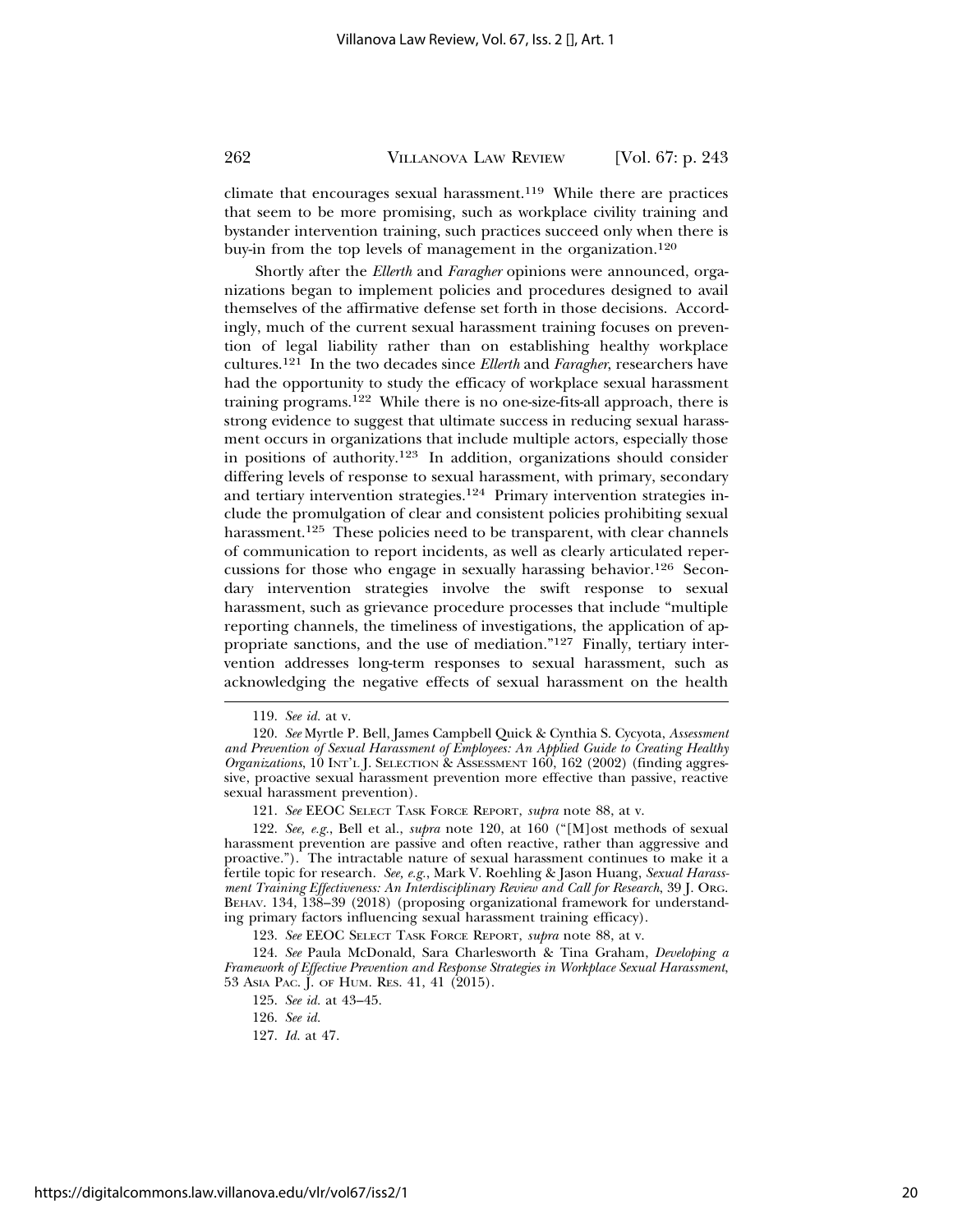and well-being of employees.128 This level of intervention seeks to address the negative impacts of sexual harassment on the organization, such as absenteeism and low employee morale, through proactive follow-up to those involved to ensure that retaliation has not occurred.<sup>129</sup>

In its Report on workplace sexual harassment, the EEOC helpfully summarized key elements of successful harassment prevention programs based on testimony from researchers involved in the Report.130 Paramount among success factors is workplace culture:

Over and over again, during the course of our study, we heard that workplace culture has the greatest impact on allowing harassment to flourish, or conversely, in preventing harassment. We heard this from academics who testified to the Select Task Force; we heard it from trainers and organizational psychologists on the ground; and we read about it during the course of our literature review. Two things . . . became clear to us. First, across the board, we heard that leadership and commitment to a diverse, inclusive, and respectful workplace in which harassment is simply not acceptable is paramount. And we heard that this leadership must come from the very top of the organization. Second, we heard that a commitment (even from the top) for a diverse, inclusive, and respectful workplace is not enough. Rather . . . an organization must have the *systems* in place that hold employees *accountable* for this expectation . . . . These two sides of the coin—leadership and accountability—create an organization's culture.131

While the EEOC Report identifies other factors involved in successful prevention programs, such as promulgation of anti-harassment policies and compliance training programs,<sup>132</sup> it concludes that all such efforts "*must be part of a holistic effort* undertaken by the employer to prevent harassment that includes the elements of leadership and accountability described above."133 The question, then, is how to achieve that holistic effort from restaurant management, when the entire restaurant industry is built upon a climate that clearly fosters sexual harassment.

132. The EEOC Report includes a thorough discussion on the effectiveness of training programs. It concludes that training should be supported at the highest levels, should be conducted and reinforced on a regular basis for all employees, should be conducted by qualified, live and interactive trainers, and should be routinely evaluated. *Id.* at 51–53. The Report also calls for workplace civility training as well as bystander intervention training, which shows promise in changing workplace culture. *Id.* at 54–59. As such, these types of training could perform an important function in the restaurant industry, where a culture change is needed.

133. *Id.* at 45.

<sup>128.</sup> *Id.* at 48–49.

<sup>129.</sup> *See id.*

<sup>130.</sup> *See* EEOC SELECT TASK FORCE REPORT, *supra* note 88, at 31–65.

<sup>131.</sup> *Id.* at 31.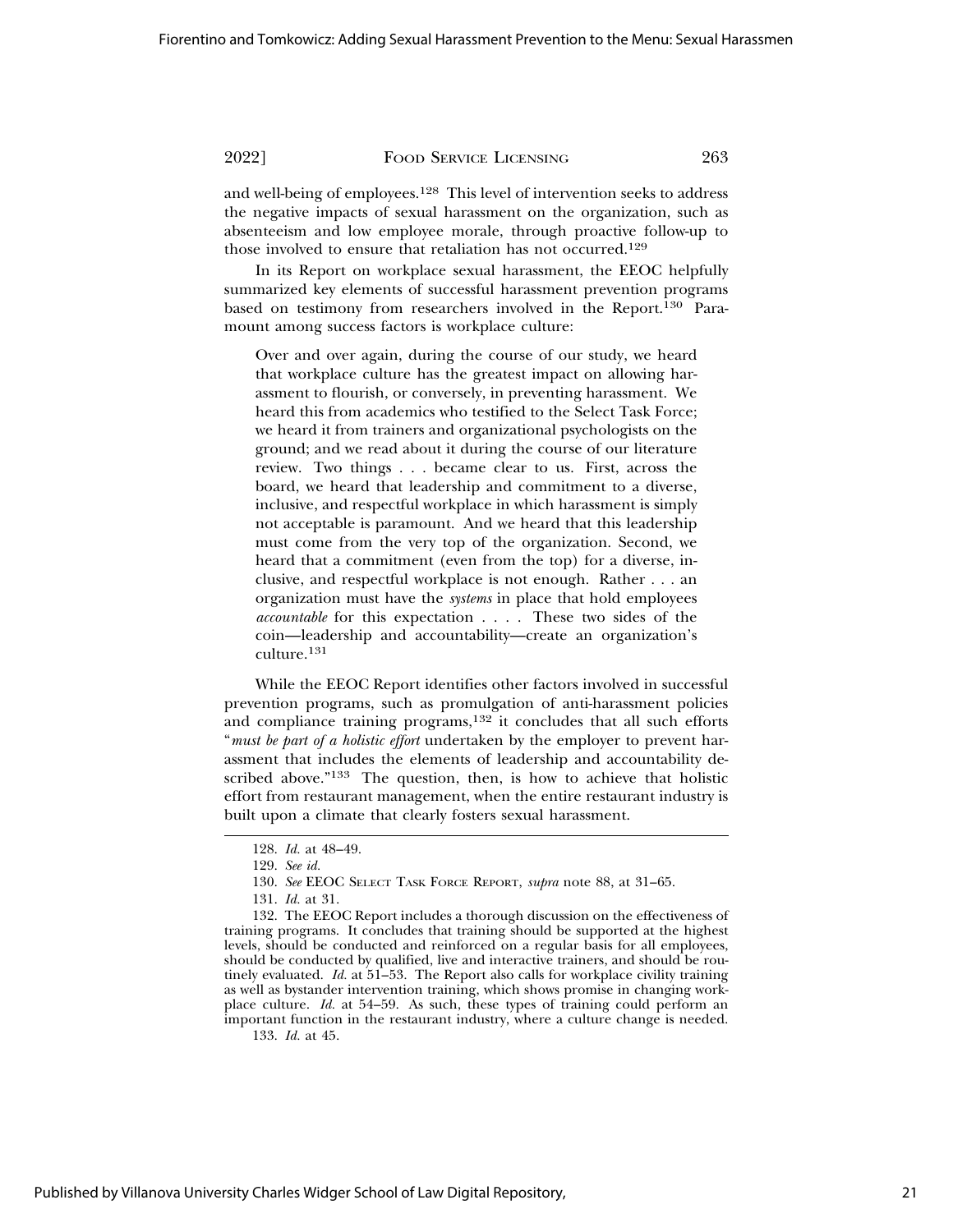Additional legislation in this area may not have much effect. While such laws are admirable and necessary, sexual harassment is already unlawful at both federal and state levels, and as pointed out in the EEOC Task Force Report, the illegality of it has not translated to fewer incidents of sexual harassment:

With legal liability long ago established, with reputational harm from harassment well known, with an entire cottage industry of workplace compliance and training adopted and encouraged for 30 years, why does so much harassment persist and take place in so many of our workplaces? And, most important of all, what can be done to prevent it? After 30 years - is there something we've been missing?<sup>134</sup>

Even some of the newer, more targeted laws may not be as effective as hoped. For example, the 2020 Illinois law that requires bar and restaurant owners to conduct sexual harassment training is, without doubt, the most promising legislation yet aimed at tackling the issue of sexual harassment in the food service industry.135 But even though the main requirements of that law are rigorous, such as promulgation of a robust, written sexual harassment policy and required anti-harassment training specific to the restaurant and bar industry, the penalty for violation is a fine.136 Given the intractable nature of sexual harassment in restaurants, including the fact that much harassment is perpetrated by customers whom owners may not be eager to offend, the choice of simply paying a penalty may be accepted as the cost of doing business in an industry rife with sexual harassment.

Moreover, while it is clear that laws that *merely* require training, without more, have done little to prevent discrimination and harassment, employers may nonetheless use evidence of such training to shield themselves from legal liability.137 Legal scholar Susan Bisom-Rapp argues that current, ineffective trainings should be "legally irrelevant" in calculating employer liability.138 Rather,

[o]nly those employers demonstrating efforts to reform educational programming and link it to comprehensive and holistic bias elimination efforts should be able to reference training as a shield from punitive damages. Creating doctrinal incentives for transformative prevention efforts can strengthen the impact of

<sup>134.</sup> *Id.* at ii.

<sup>135. 775</sup> ILL. COMP. STAT. 5/2-110 (2020).

<sup>136.</sup> *See id.* 2-110(E).

<sup>137.</sup> *See* Susan Bisom-Rapp, *Sex Harassment Training Must Change: The Case for Legal Incentives for Transformative Education and Prevention*, 71 STAN. LAW REV. ON-LINE 62, 64 (2018).

<sup>138.</sup> *Id.*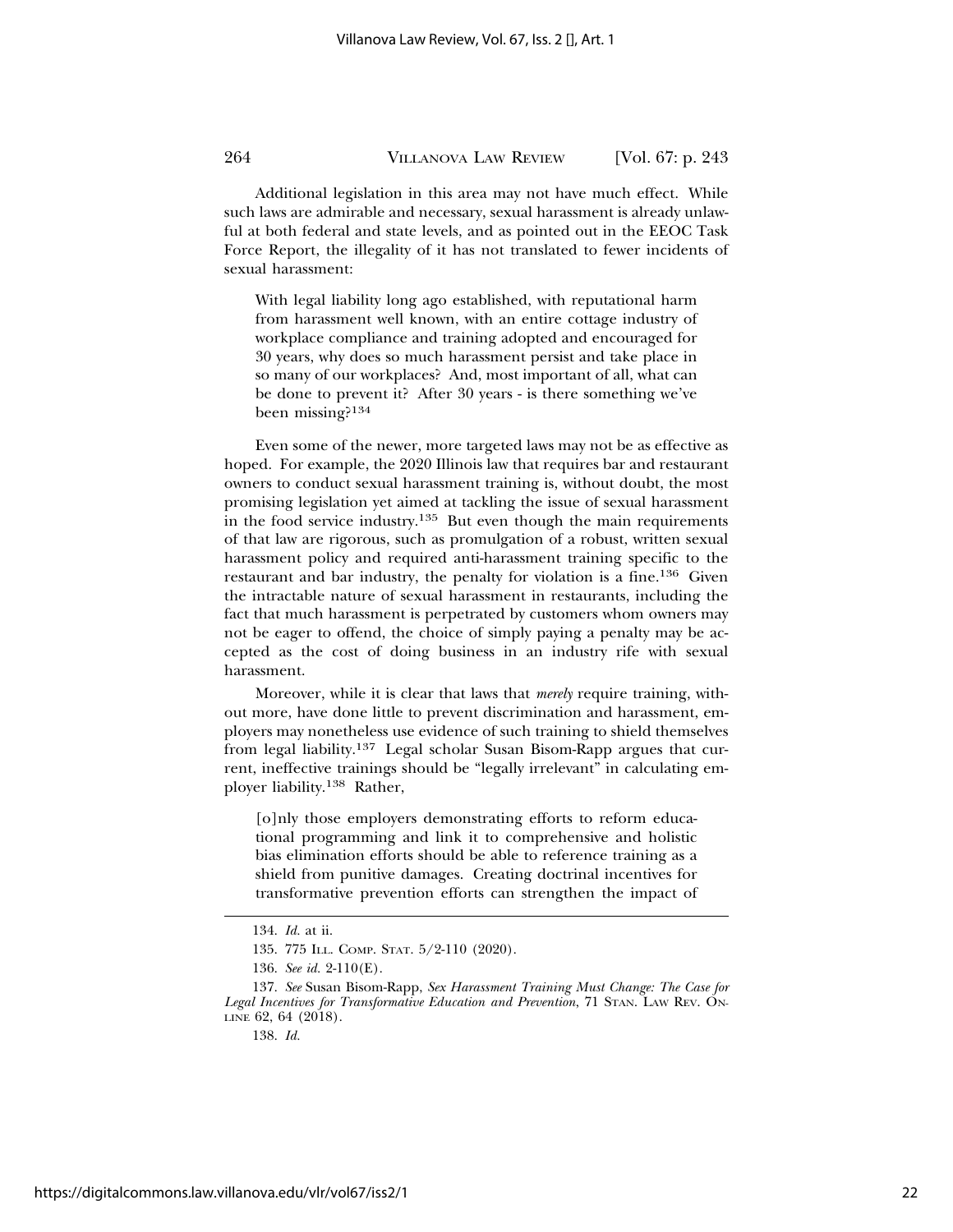equal employment opportunity (EEO) law and make harassment a rare, rather than everyday, phenomenon.<sup>139</sup>

As set forth more fully in Part IV, *infra*, a shift in the restaurant industry's culture likewise requires a stronger doctrinal incentive. Requiring a holistic sexual harassment prevention program as a condition of the individual food handler's licensing process supplies that incentive. It does so in several ways. First, by making the anti-harassment program a condition of the food license, restaurant owners are faced with a penalty that is harder to dismiss. They will need to weigh ignoring the requirement against not merely paying a fine, but potentially shuttering their doors. Second, while this "stick" approach may not change minds immediately, over time, the workplace culture shift that results from ongoing focus on sexual harassment prevention will become the norm. This directly addresses the EEOC Report's main recommendation as well, *i.e.*, that leadership and accountability are required from the highest levels to change workplace culture away from harassment. Licensing becomes the key to obtaining that leadership buy-in.

The notion of regulatory interventions to change workplace culture is persuasive.140 Legal scholar Suzanne B. Goldberg has argued that legal regulation through mandates such as regular trainings and assessments of internal complaint processes "has potential to support an anti-harassment workplace culture."<sup>141</sup> Such regulations require workforce engagement that "may help convey that sexual harassment prevention and response is more than just a compliance obligation."142 Rather, such regulations, when crafted thoughtfully and in conjunction with employers and employees, may contribute to a broader workplace cultural shift.<sup>143</sup>

# III. SEXUAL HARASSMENT PREVENTION AS A CONDITION OF LICENSING IN THE FOOD SERVICE INDUSTRY

#### A. *The Regulatory Environment of the Food Service Industry*

Restaurants, like other retail food establishments, play a vital role in the delivery of food to consumers. They also pose significant health risks to the public that are associated with food preparation, handling, and storage. Indeed, the Centers for Disease Control and Prevention (CDC) "estimates that each year roughly 1 in 6 Americans (or 48 million people) gets sick [from foodborne illnesses], 128,000 people are hospitalized, and

<sup>139.</sup> *Id.*

<sup>140.</sup> *See* Suzanne B. Goldberg, *Harassment, Workplace Culture, and the Power and Limits of Law*, 70 AM. U. L. REV. 419, 491–95 (2020) (arguing in favor of law's exertion over workplace culture).

<sup>141.</sup> *Id.* at 487.

<sup>142.</sup> *Id.*

<sup>143.</sup> *See id.* at 491.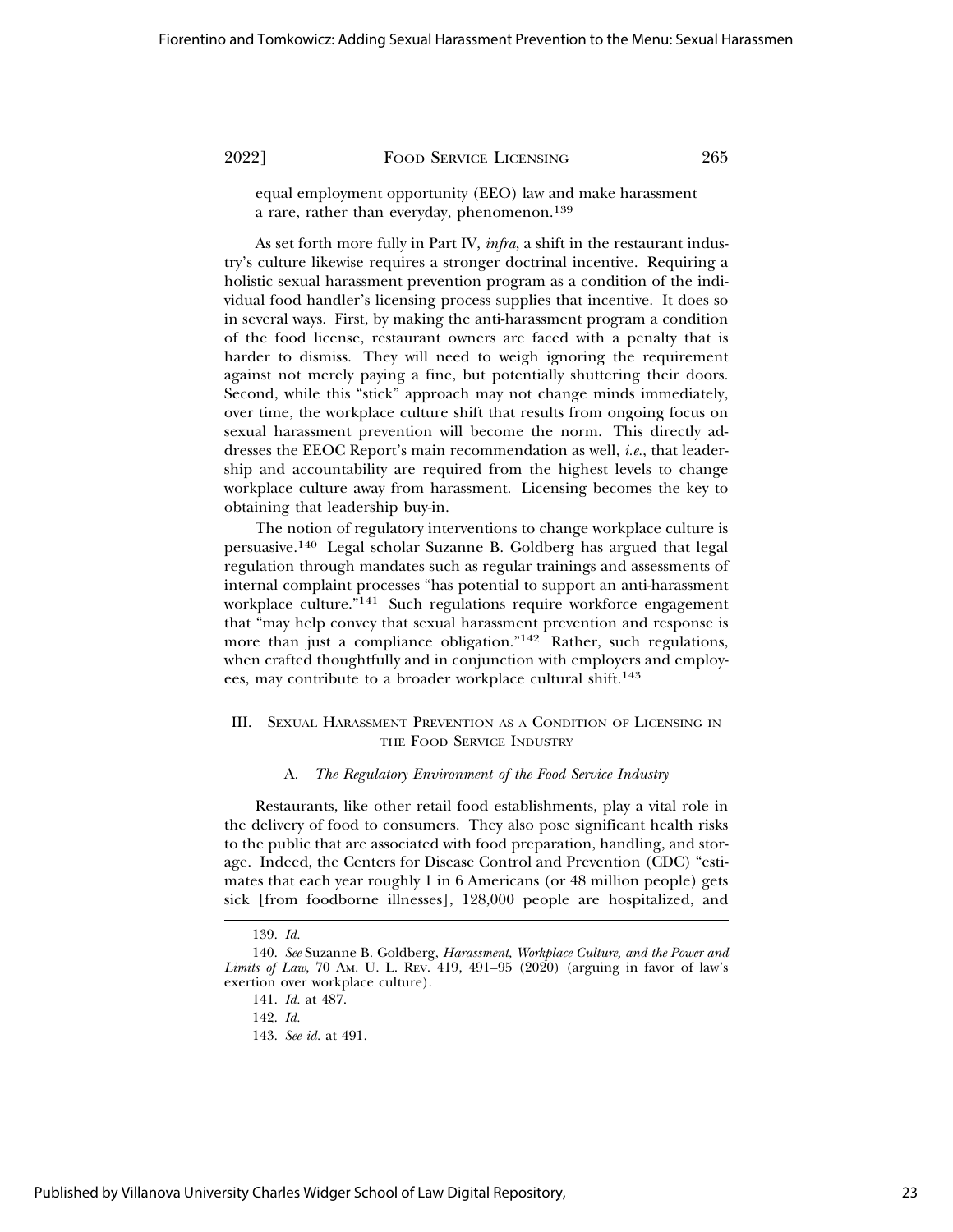3,000 people die from foodborne diseases."144 As such, food safety has long been recognized as a public health issue, demanding increased collaboration at every level of government.<sup>145</sup> Although the federal government plays a critically important role in ensuring food safety, the daily work of monitoring the safety of food prepared and sold through retail establishments, such as restaurants, rests with state and local authorities.146

Recognizing the paramount importance of preventing foodborne illnesses, restaurants are subjected to a complex regulatory scheme that includes a requirement to obtain applicable licenses from governing agencies or departments. In particular, restaurants must secure a food service license<sup>147</sup> in addition to obtaining a general commercial activity (or business privilege) license and other relevant licenses depending upon the locale in which they operate. To maintain a food service license, the restaurant must comply with numerous regulations, including those designed to ensure food safety and hygiene. A critical requirement to obtaining and maintaining a license to serve food includes compliance with the relevant jurisdiction's food code.<sup>148</sup>

To promote a coordinated approach to the prevention of foodborne illnesses, the Food and Drug Administration (FDA) has developed a model Food Code,<sup>149</sup> which is updated every four years<sup>150</sup> and supplemented in the interim to "reflect current science and food safety practices."151 The purpose of the Code is to provide guidance to "the approximately 75 state and territorial agencies and more than 3,000 local departments that assume primary responsibility for preventing foodborne illnesses and for licensing and inspecting establishments within the retail segment of the food services industry," a sector that "employs a work force

146. *See Retail Food Protection*, U.S. FOOD AND DRUG ADMIN., https:// www.fda.gov/food/guidance-regulation-food-and-dietary-supplements/retail-foodprotection [https://perma.cc/LQY3-AF76] (last visited Apr. 6, 2022).

147. *See* FDA FOOD CODE, *supra* note 145, at § 8-301.11.1; Retail Food Facility Safety Act, 3 PA. CONS. STAT. § 5703(a) (2012).

148. *See* 3 PA. CONS. STAT. § 5703(c).

149. *See* FDA FOOD CODE, *supra* note 145, at iv.

150. *Id.* at xii.

151. U.S. PUB. HEALTH SERV., FOOD AND DRUG ADMIN. & U.S. DEP'T OF HEALTH AND HUMAN SERVICES, SUPPLEMENT TO THE 2017 FOOD CODE ii (2019), https://www.fda.gov/media/133749/download [https://perma.cc/KA6P-N9BD].

<sup>144.</sup> *Estimates of Foodborne Illness in the United States*, CTRS. FOR DISEASE CON-TROL AND PREVENTION (Nov. 5, 2018), https://www.cdc.gov/foodborneburden/ 2011-foodborne-estimates.html [https://perma.cc/QTD4-84CF].

<sup>145.</sup> *See* U.S. PUB. HEALTH SERV. & FOOD AND DRUG ADMIN., FOOD CODE: 2017 RECOMMENDATIONS OF THE UNITED STATES PUBLIC HEALTH SERVICE FOOD AND DRUG ADMINISTRATION ii–iii (2017), https://www.fda.gov/media/110822/download [https://perma.cc/KA6P-N9BD] [hereinafter FDA FOOD CODE] (noting that the federal government's involvement in food protection began as early as 1924 when the U.S. Public Health Service commenced studies on the role of milk in the spread of disease, ultimately leading to the development of a series of model food codes to guide state and local jurisdictions in regulating retail food services).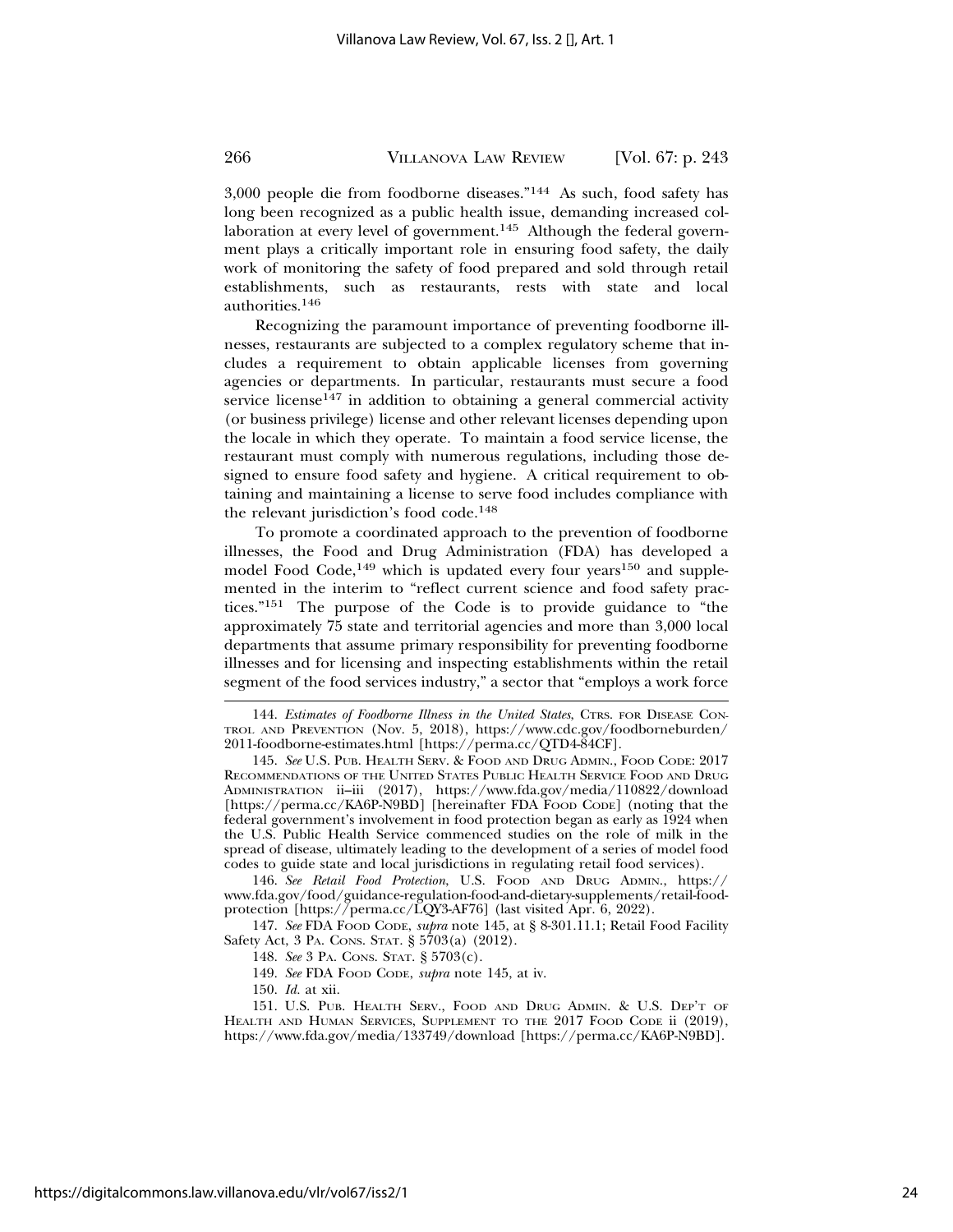of over 16 million" across more than a million establishments.152 The Code provides "guidance on food safety, sanitation, and fair dealing that can be uniformly adopted for the retail segment of the food industry."<sup>153</sup> With only a few exceptions, state agencies responsible for licensing and inspecting restaurants for food safety have adopted a version of the FDA's Food Code.154 Local jurisdictions typically follow state regulatory guidance for their local codes.<sup>155</sup>

In general, state and local food codes require the implementation of policies and procedures that address employee behavior and hygiene, equipment use and maintenance, and overall workplace sanitation.<sup>156</sup> To effectuate the goal of minimizing foodborne illnesses, restaurants are required to employ a certified food protection manager who knows and can demonstrate competency about food safety standards and practices.<sup>157</sup> Critically, the designated manager must be present on-site while the restaurant is open for business.158 Because some of the more significant risks associated with foodborne illnesses derive from the behavior and hygiene of food handlers and food handling practices, managers are expected to engage in oversight of their staff, which includes, *inter alia*, observing work practices, providing appropriate training, and informing their employees of their obligation to report information about their health or activities that may bear upon the potential transmission of foodborne illnesses to customers and others.159 In short, there is an expectation that managers will take an active role in ensuring compliance with the regulations needed to maintain a food service license.

As an additional safeguard to public health, food codes uniformly authorize periodic inspections of licensees to provide independent verification that all safety standards are being met.<sup>160</sup> Reports of inspections are

155. *See, e.g.*, 3 PA. CONS. STAT. § 5707(a) (2021) (mandating that any licensor of retail food facilities follow the state regulations).

156. *See id.* at §§ 5708–11.

157. *See* FDA FOOD CODE, *supra* note 145, at §§ 2-101.11-102.12, 102.11-12; FLA. ADMIN. CODE ANN. r. 61C-4.023(1) (2021).

158. *See* FDA FOOD CODE, *supra* note 145, at §§ 2-101.11-102.12, 102.11-12; FLA. ADMIN. CODE ANN. r. 61C-4.023(1) (providing an exception "during those periods of operation when there are three or fewer employees engaged in the storage, preparation, or serving of foods.").

159. *See* FDA FOOD CODE, *supra* note 145, at § 2-103.11; GA. COMP. R. & REGS. 511-6-1-.03(2) (2021).

160. *See* FDA FOOD CODE, *supra* note 145, at § 8-401.10; 3 PA. CONS. STAT. § 5704.

<sup>152.</sup> FDA FOOD CODE, *supra* note 145, at ii.

<sup>153.</sup> *Id.* at iv.

<sup>154.</sup> *See* U. S FOOD AND DRUG ADMIN. NAT'L FOOD RETAIL TEAM, ADOPTION OF THE FDA FOOD CODE BY STATE AND TERRITORIAL AGENCIES RESPONSIBLE FOR THE OVERSIGHT OF RESTAURANTS AND RETAIL FOOD STORES (2020), https:// www.fda.gov/media/107543/download#:~:text=the%202017%20Food%20Code %20is,Virginia%20(two%20agencies)%2C%20and [https://perma.cc/RR6F-49PV].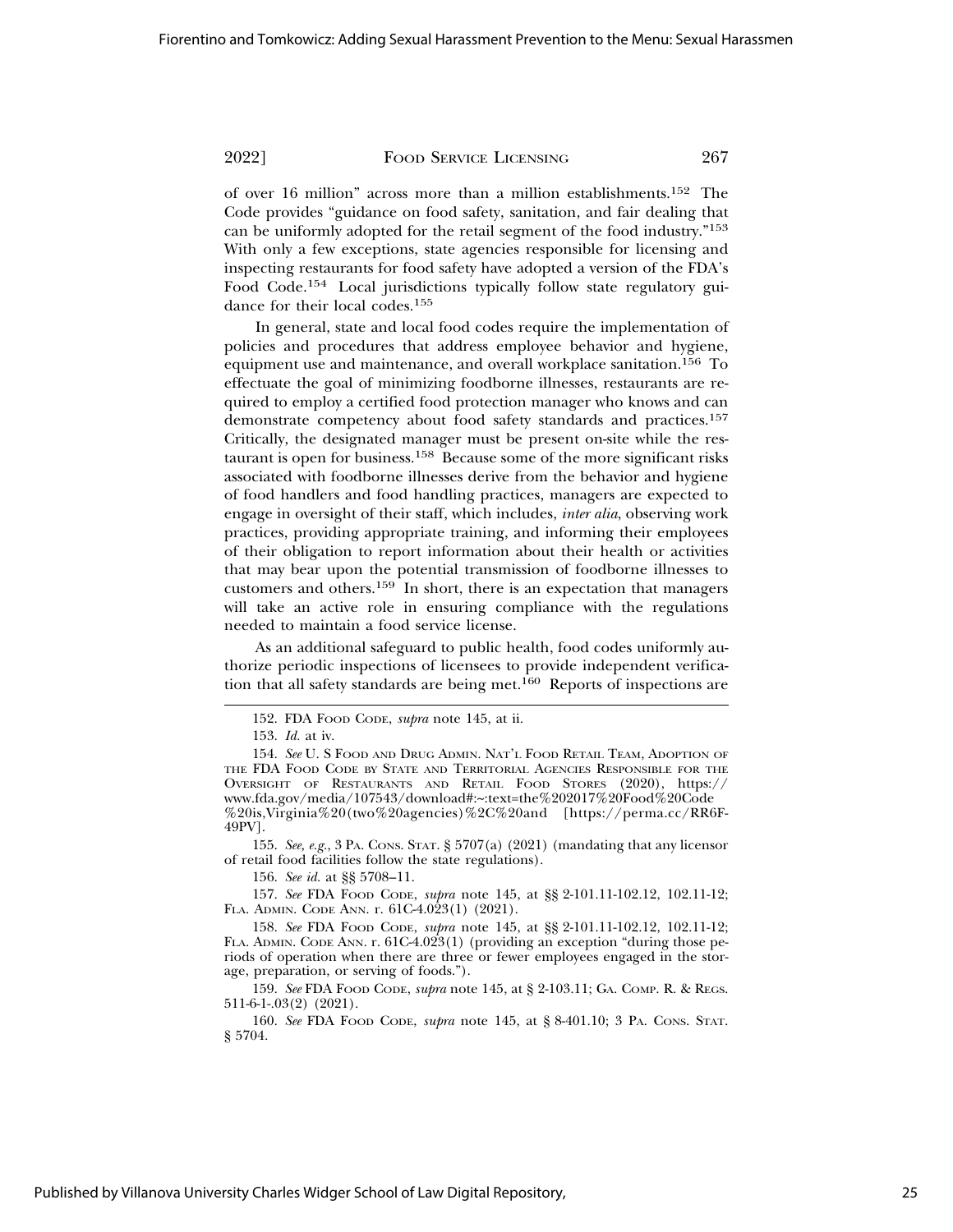made available to the public, typically through electronic postings on a government website.161 As a tool for compliance, the licensing process incentivizes restaurants to ensure adequate training and monitoring of employees precisely because failure to maintain food safety and hygiene presents an existential threat to the business itself. Specifically, regulatory violations "can not only result in a hefty fine, but also can deter patrons, cause reputational harm, and ultimately force an establishment to close."162

As explained in Sections II.C and III.A above, the impact of sexual harassment is no less severe than the impact of potential foodborne illnesses that can be contracted through restaurants that fail to comply with their legal obligations. If restaurants can be required to take aggressive measures to prevent foodborne illnesses as part of maintaining a food service license, then so too can they be mandated to adopt preventive measures to protect their employees from sexual harassment as a condition of obtaining and maintaining a license to operate. The need to elevate sexual harassment prevention to the same status afforded to prevention of foodborne illnesses is compelled by the numbers. Whereas nearly 17% of Americans will experience a foodborne illness each year,<sup>163</sup> 66% of female restaurant servers report being sexually harassed by managers *on a monthly basis*, 164 74% report being sexually harassed by co-workers *on a monthly basis*, 165 and 59% report being sexually harassed by customers *on a monthly basis*. 166 Given the scope of the problem, there is no principled reason to suggest that sexual harassment prevention should be assigned a lesser priority than requiring a restaurant to ensure food safety given the health implications to workers in the restaurant industry.

# B. *The Nevada Gaming Model*

The proposal to incorporate sexual harassment prevention into the business licensing process is not unprecedented. A few months after the #MeToo movement grabbed the attention of the nation, the Wall Street

163. *Estimates of Foodborne Illness in the United States*, *supra* note 144 (noting that 1 out of 6 Americans experience a foodborne illness each year).

164. THE GLASS FLOOR, *supra* note 7, at 13.

166. *Id.*

<sup>161.</sup> *See* FDA FOOD CODE, *supra* note 145, at § 8-403.50 (explaining the agency shall "treat the inspection report as a public document and shall make it available for disclosure to a person who requests it as provided in law"); *Look Up a Food Safety Inspection Report*, CITY PHILA. (Dec 10, 2019), https://www.phila.gov/services/permits-violations-licenses/get-a-license/business-licenses-permits-and-approvals/ food-businesses/look-up-a-food-safety-inspection-report/ [https://perma.cc/ 4PPH-NM4C].

<sup>162.</sup> Bruce Bronster, *Responding to Recent Trends in the Leisure and Hospitality Industry*, ASPATORE (2014), at 8, 2014 WL 3773071. *See, e.g.*, 3 Pa. C.S.A. § 5703(i)(2)(i) (authorizing suspension or revocation of the license for violations of applicable regulations); FDA FOOD CODE, *supra* note 145, §§ 8-904.10, 8-906.40.

<sup>165.</sup> *Id.*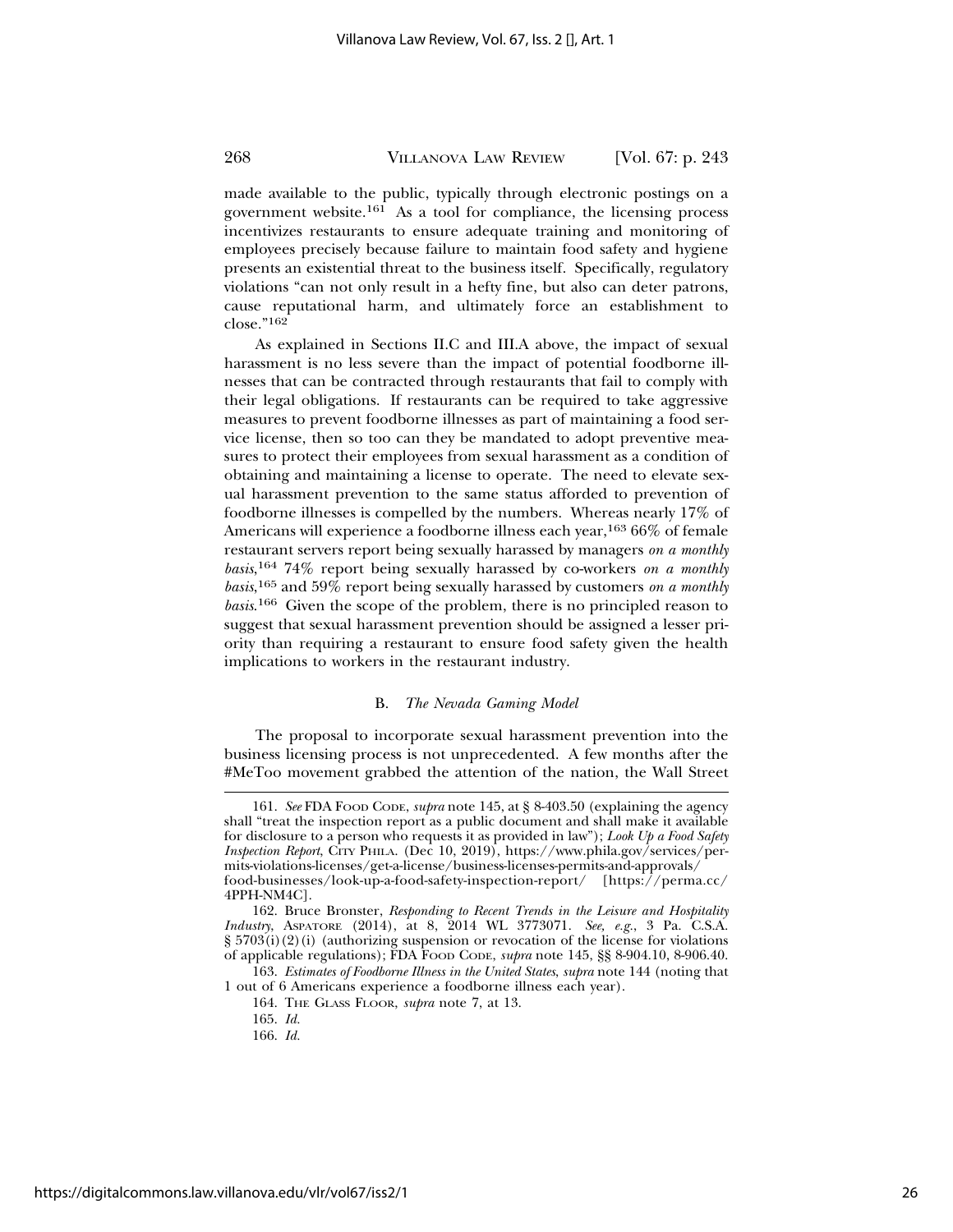Journal reported on a series of claims alleging decades of sexual assault and harassment perpetrated by high-profile Las Vegas casino owner Steve Wynn, Chairman, CEO, and controlling shareholder of Wynn Resorts.<sup>167</sup> Shortly thereafter, the Nevada Gaming Commission ("NGC") proposed amendments to Regulation 5, which governs the licensing of gaming establishments.168 As originally proposed, the amendments required each licensee to adopt and maintain a comprehensive plan and written policies addressing sexual harassment awareness and prevention in its workplace.169 The written policy was required to include the following: procedures and methods for reporting claims of sexual harassment; investigatory procedures to be followed by the licensee; potential consequences to anyone in the licensee's organization who engages in sexual harassment; and an annual assessment of the policies and procedures "to ensure that employees are being effectively educated thereof."<sup>170</sup>

In addition, each licensee would complete and file a checklist annually with the Nevada Gaming Board to demonstrate compliance with minimum standards regarding the plan, policies, and procedures established by the NGC's chair.171 Pursuant to the checklist, licensees would need to maintain records related to their sexual harassment policies, procedures and claims for five years, and to provide the records for inspection by agents of the board upon request.<sup>172</sup> Most importantly, licensees would be mandated "to communicate sexual harassment prevention policies and procedures to all employees, owners, officers, and directors upon commencement of employment, ownership, or position and at least once annually thereafter"173 and "to conduct an annual assessment of sexual

168. NEV. GAMING CONTROL BD., PROPOSED AMENDMENTS TO NEVADA GAMING COMMISSION REGULATION 5 § 5.250 (Nov. 5, 2018), https://gaming.nv.gov/modules/showdocument.aspx?documentid=14021 [https://perma.cc/NMF2-LRHT] [hereinafter PROPOSED REG. 5]. For a fuller discussion of the incidence of sexual harassment in the casino industry and the Proposed Amendments to Regulation 5, see Ann C. McGinley, *Sex-and Gender-Based Harassment in the Gaming Industry*, 9 U.N.L.V. GAMING L.J. 147 (2019); *see also* Richard N. Velotta, *#MeToo-Related Policy Changes Coming to Las Vegas Casinos*, L.V. REV. J. (Nov. 21, 2019, 6:28 PM), https:// www.reviewjournal.com/business/casinos-gaming/metoo-related-policy-changescoming-to-las-vegas-casinos-1897685/ [https://perma.cc/Z5XM-D6HM].

169. PROPOSED REG. 5, *supra* note 168, at § 5.250.

- 170. *Id.* § 5.250(1).
- 171. *Id.* § 5.250(2).

172. NEV. GAMING CONTROL BD., PROPOSED SEXUAL HARASSMENT AWARENESS AND PREVENTION: MINIMUM STANDARDS CHECKLIST (Nov. 5, 2018) (Question 16), *as amended by* NEV. GAMING CONTROL BD. ADDITIONAL AMENDMENTS BASED ON RESORT ASSOCIATION COMMENTS (Nov. 13, 2018), https://gaming.nv.gov/modules/ showdocument.aspx?documentid=14023 [https://perma.cc/5JPZ-KH5S] [hereinafter PROPOSED CHECKLIST].

173. *Id.* (Question 14).

<sup>167.</sup> *See* Alexandra Berzon, Chris Kirkham, Elizabeth Bernstein & Kate O'Keefe*, Dozens of People Recount Pattern of Sexual Misconduct by Las Vegas Mogul Steve Wynn*, WALL ST. J. (Jan. 27, 2018) https://www.wsj.com/articles/dozens-of-peoplerecount-pattern-of-sexual-misconduct-by-las-vegas-mogul-steve-wynn-1516985953 [https://perma.cc/3YD3-KGKW].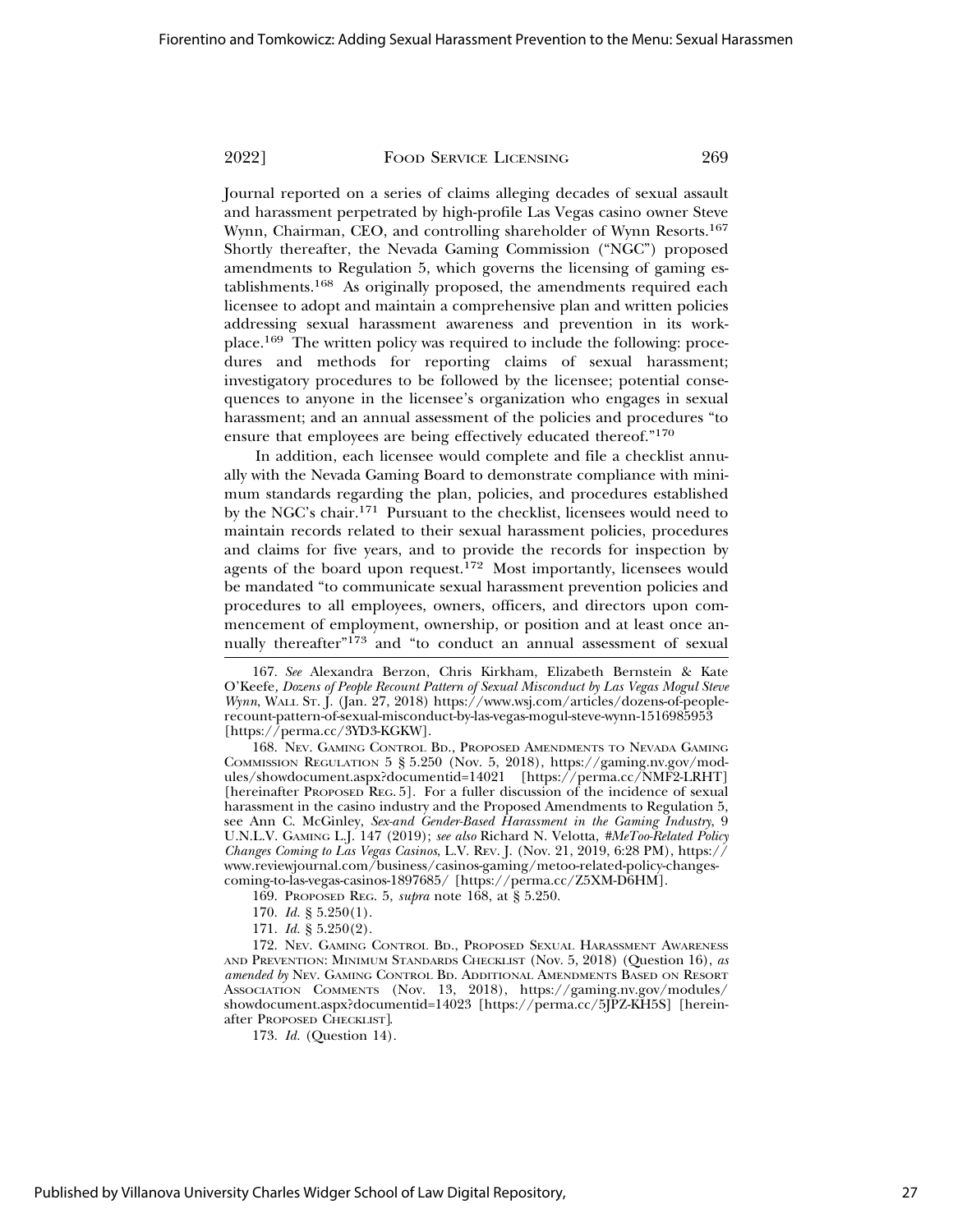harassment policies and procedures to ensure that those policies and procedures effectively educate employees as to the policies and processes available to report incidents of sexual harassment."174 The checklist also would require licensees to disclose detailed information regarding the number and disposition of sexual harassment claims filed with agencies in Nevada.175

After a period of time allotted for public hearings and comment, the proposed amendments were revised and took effect in March 2020, with the newly promulgated amendments to Regulation 5 set forth in much more generalized terms, as follows:

1. Each licensed gaming establishment or other gaming business that employs 15 or more employees shall adopt and implement written policies and procedures prohibiting workplace discrimination or harassment of a person based on the person's race, color, religion, sex, sexual orientation, gender identity or expression, age, disability, or national origin, including, without limitation, sexual harassment. Such written policies and procedures must include, without limitation: (a) The procedures and methods available to a person seeking to report an instance of workplace discrimination or harassment; and (b) The procedures the licensed gaming establishment or other gaming business will follow when investigating a report of workplace discrimination or harassment.176

As amended, Regulation 5 authorizes inspection of the written policies and procedures, including supporting documentation, at any time by a board member or designee of the chair.177 If deficiencies are determined to exist, the chair (or designee) can order the deficiencies to be cured within a specified time.178 More consequential, the NGC possesses "full and absolute power and authority to deny any application or limit, condition, restrict, revoke or suspend any license, registration, finding of suitability or approval, or fine any person licensed, registered, found suitable or approved, for any cause deemed reasonable by the [NGC]."179 In other words, the NGC holds the power to terminate the very life of the casino for failure to comply with the Regulation.

From the perspective of compliance and paradigm shifting, the removal of the requirement to complete and file the checklist along with some of the specific disclosures detailed above is disappointing because completion of the checklist would have ensured an added degree of focused attention and accountability by licensees to the issue of sexual har-

https://digitalcommons.law.villanova.edu/vlr/vol67/iss2/1

<sup>174.</sup> *Id.* (Question 15).

<sup>175.</sup> *See id.* (Question 16).

<sup>176.</sup> Nev. Gaming Comm'n Reg. 5.250 (2021).

<sup>177.</sup> *Id.* § 5.250(3).

<sup>178.</sup> *Id.* § 5.250(4).

<sup>179.</sup> NEV. REV. STAT. § 463.1405(4) (2021).